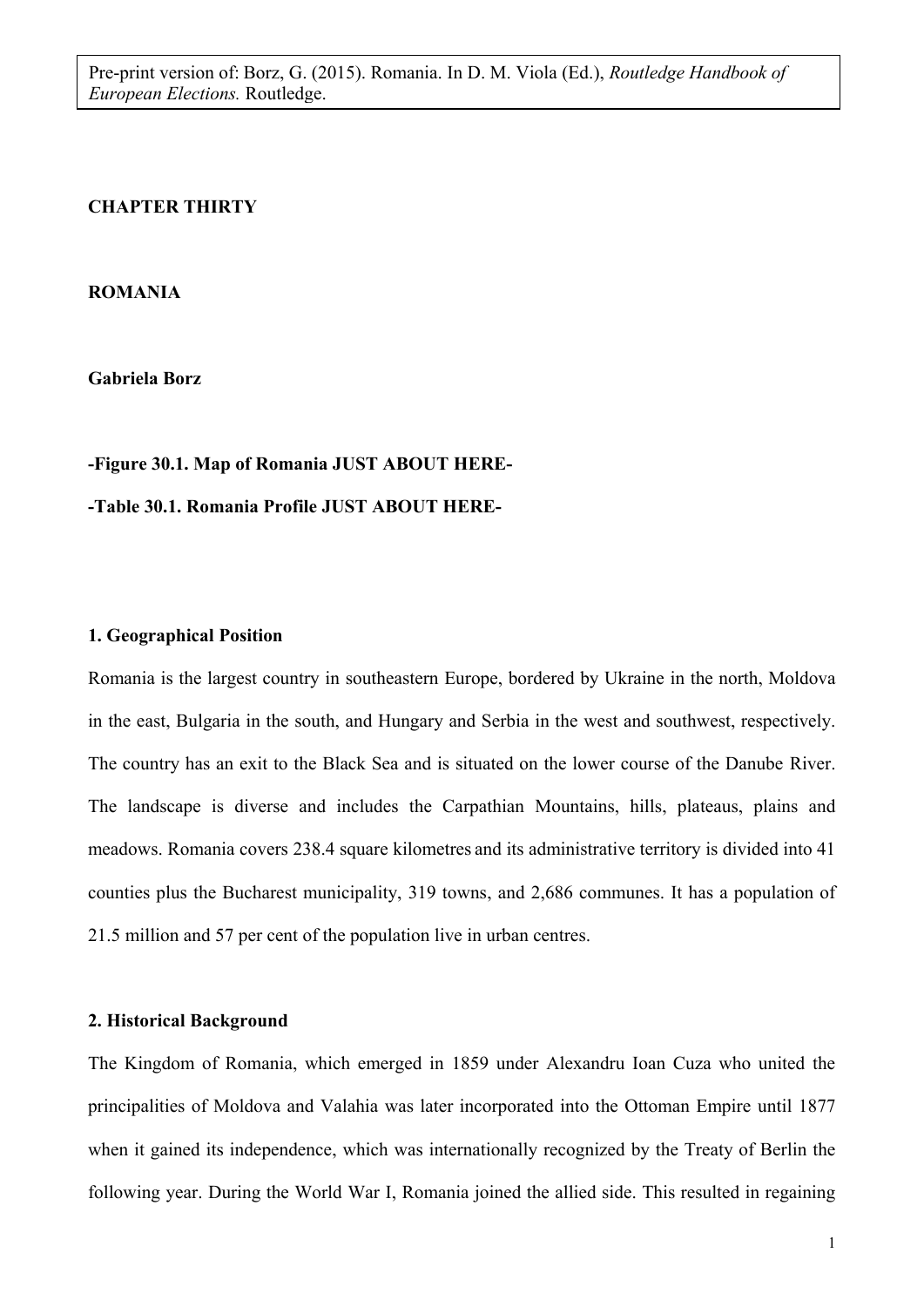Transylvania, Bessarabia, Bukovina and Dobruja, which, by 1 December 1918, all (re)united with the 'Old Kingdom' of Romania and formed the Romanian nation-state (Constantiniu, 2008). The inter-war period was marked by authoritarian King Carol II, who through his constitution of 1938 banned political parties. During the World War II, his son, Michael, with the backing of the opposition parties, put an end to Ion Antonescu's fascist government and switched sides in the war.

Following the 1944 armistice, Romania became a socialist republic and parts of its eastern territory, including Bessarabia, now the Republic of Moldova, were occupied by the Soviet Union. King Michael was forced to abdicate, and in 1947 the communists came to power, proclaiming Romania a 'People's Republic'. After the fall of communism with the 1989 revolution, Romania began its transition to democracy.

### **3. Geopolitical Profile**

During communism, President Nicolae Ceuşescu tried to pursue a political strategy independent from Moscow and Romania was the only Warsaw Pact country that denounced the Soviet invasion of Czechoslovakia in 1968 (Swain and Swain, 1993). He maintained diplomatic relations with Israel, West Germany, and several Arab countries. In the early 1970s, the country became member of the International Monetary Fund and the General Agreement on Trade and Tariffs. In 1975 Romania was granted most favoured nation status by the United States. Ceuşescu's autocratic policies as well as his ambition to pay all the country's foreign debts generated poverty and discontent which culminated in the 1989 revolution and led to his execution. The immediate postcommunist years were focussed on democratic and economic reforms. The country joined NATO in 2004 and the European Union in 2007.

#### **4. Overview of the Political Landscape**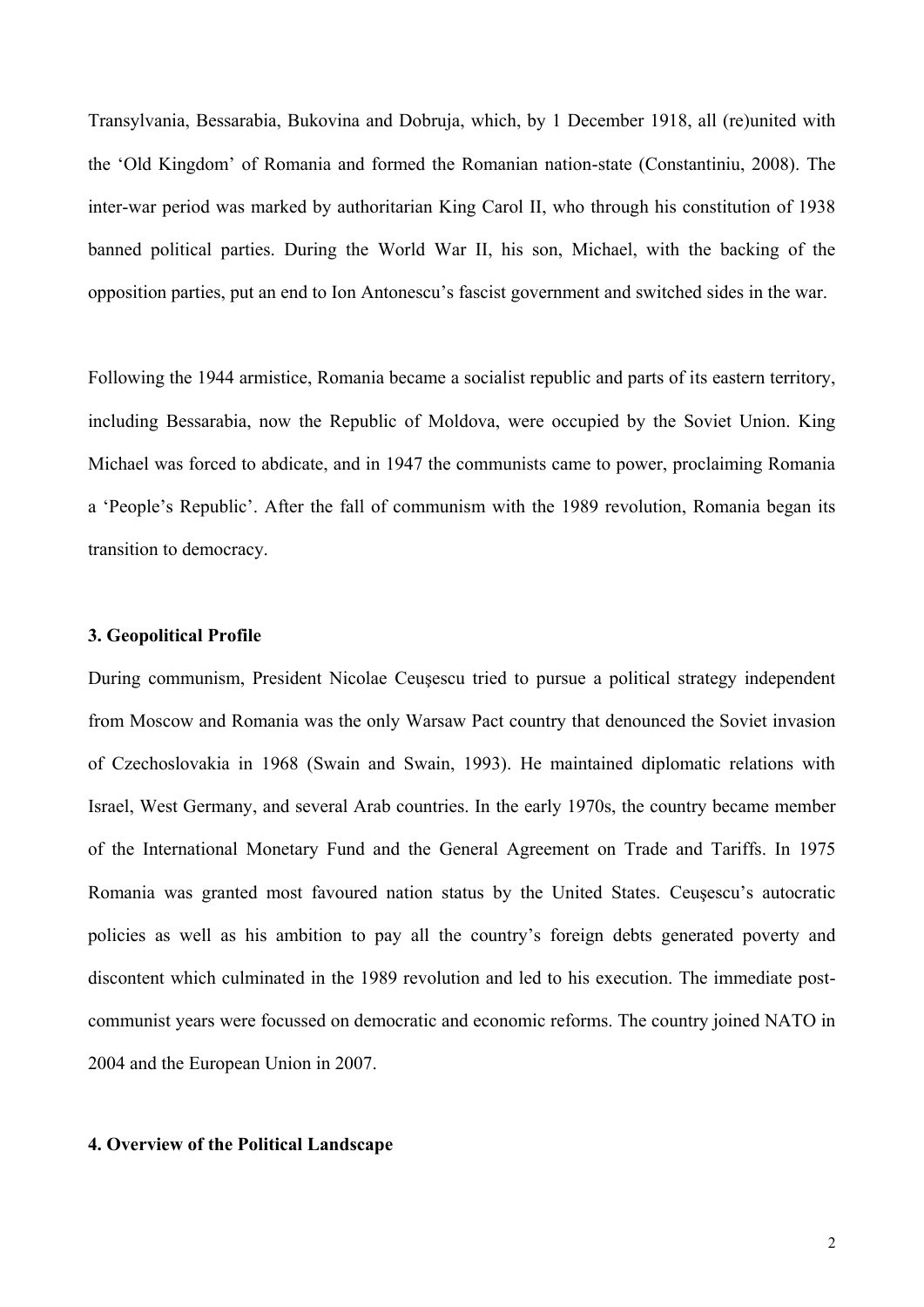The 1991 Romanian Constitution, later amended in 2003, established a semi-presidential system of government based on the French model. The president, as head of state, and the prime minister, as head of government, share executive functions, although it is not clear who prevails and in practice, it resembles more a parliamentary regime with an elected president.

The president is elected by popular vote for a five-year term. The prime minister is appointed by the president and approved by the Parliament. The Parliament is bicameral and consists of the Senate and the Chamber of Deputies, with 137 and 334 members, respectively, which enjoy equal powers. The constitution was amended in 2003 with the aim of complying with European regulations. The two chambers of the Romanian Parliament maintained equal powers, minority rights were strengthened, the financing of political parties became more transparent and the presidential mandate was extended from four to five years. On the basis of the latest referendum held at the time of the presidential elections in 2009, the constitution will be further amended in order to reduce the number of MPs and the number of parliamentary chambers. If approved by two-thirds of MPs, this proposal will lead to a unicameral parliament as opposed to the current bicameral format. Such a discussion has not taken place yet.

## **5. Brief Account of the Political Parties**

Post-communist Romanian politics have been characterized by very high instability, party fragmentation (see table 30.2), government resignation before the end of the mandate, and high electoral volatility (Stănciulescu, 2008). Furthermore, parties' changing electoral fortunes have been associated with low party identification amongst the electorate (Wyman *et al.* 1995; Miller *et al.*, 1998; Rose *et al.*, 1998; Lewis, 2000).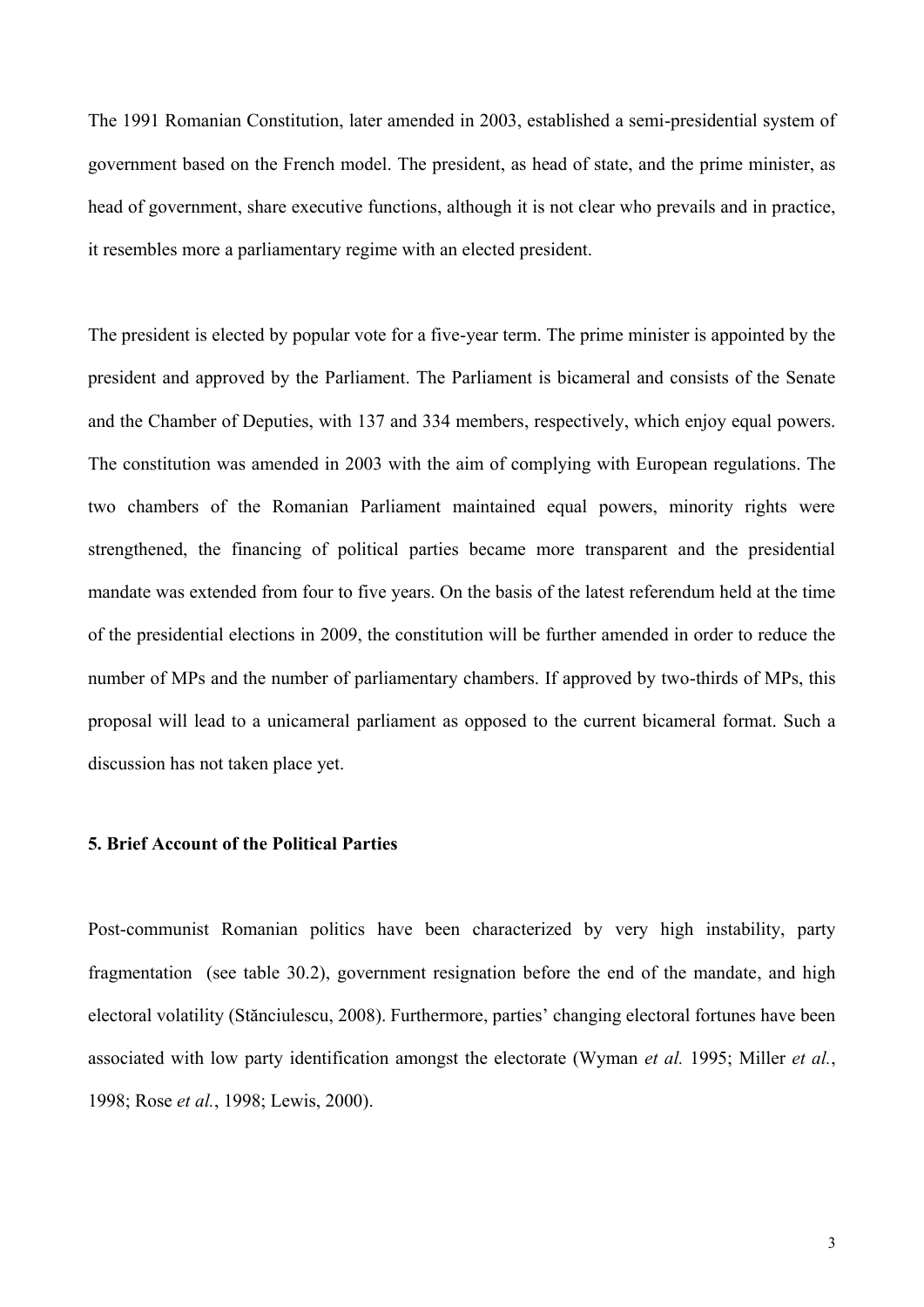#### **-Table 30.2. JUST ABOUT HERE-**

Romania started out with a very high party replacement score of 41.7 per cent for the first two elections, reduced to 14.7 per cent for the second and third elections, which then increased again to 32.9 per cent for the third and fourth elections (Birch, 2003, 126). This trend has, however, declined over time. After the 2008 parliamentary elections, only five parties entered Parliament. The number of parties which entered the electoral contest also decreased when compared to 2004. The decrease in political fragmentation is partly due to the fact that the electoral threshold has been raised from three per cent in 1990 to five per cent in 2000, and also partly due to the fact that parties have slowly crystallized their programmes. The number of party splits has diminished and they were compensated by a similar number of party mergers (Borz, 2009a).

The governing party in 2009, the Democratic Liberal Party (PD-L) has moved its policies towards the centre and more towards conservatism. As an early 2001 party convention stated, they favour 'a market economy but not a market society'. The current statute defines PD-L as a party of the centreright, and a member of the European People's Party group committed to the creation of a modern society and a social market economy. Following a process of programmatic clarification, PD, before becoming PD-L at the end of 2007, changed its European Parliament membership from the European Socialists to the European People's Party (see table 30.3).

#### **-Table 30.3. JUST ABOUT HERE-**

PD-L's close challenger is the Social Democratic Party (PSD), which entered the governing coalition in 2012. Initially, it was given guest status with the Socialist International, received associate membership in the Party of European Socialists in 1999, which was followed by fullmembership thereafter. The PSD defines itself as a leftist modern and progressive party that endorses social democratic values and European policies. The Conservative Party which formed an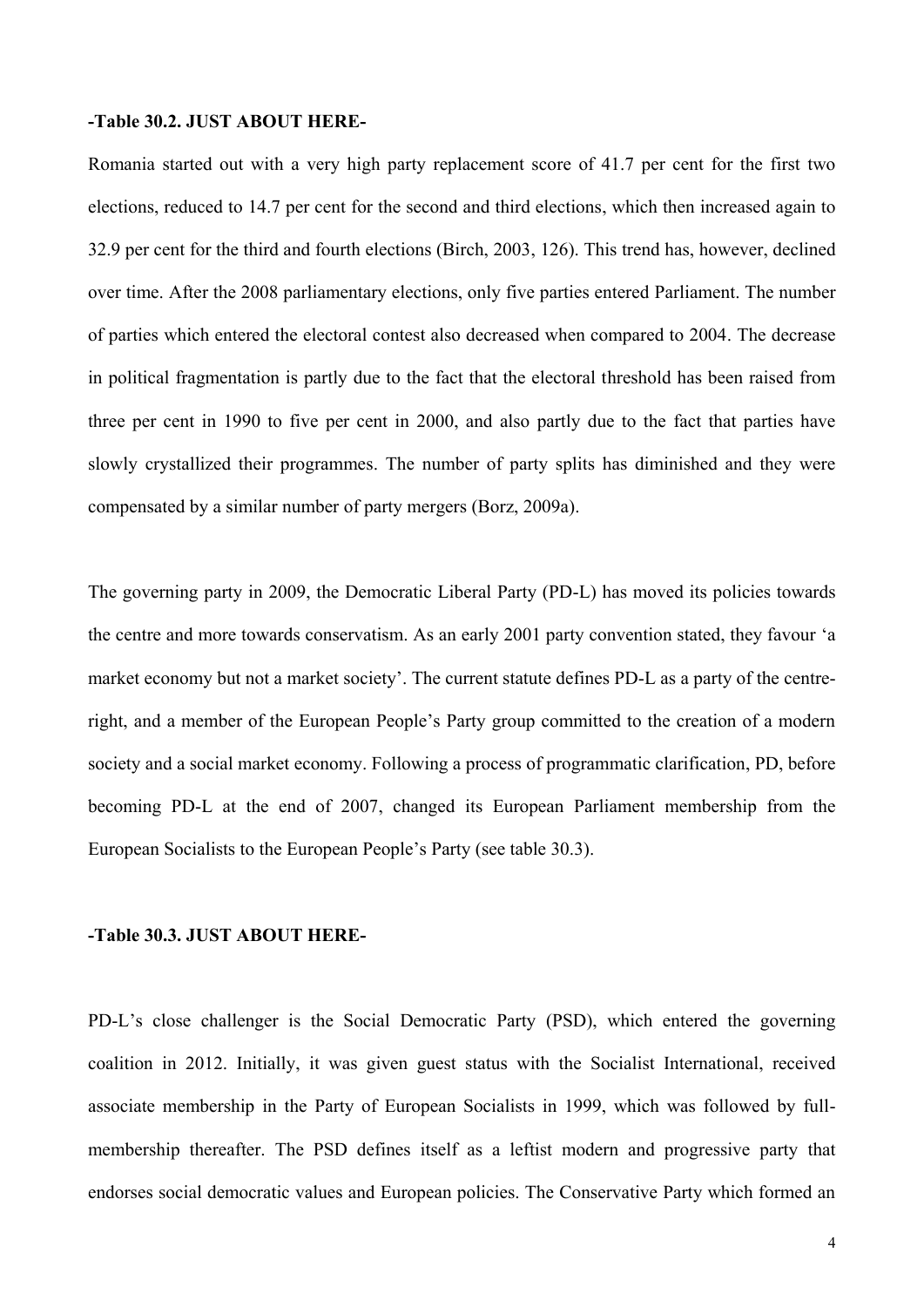electoral alliance with PSD in the 2009 EP elections is a relatively small party, committed to conservative values. It started in 1991 with the name Humanist Party of Romania, changed its name to the Conservative Party in 2005 and has no connection to the historic Conservative Party that existed before the World War I. The party is committed to European integration and to national values. It was part of the governing coalition with the Social Democrats after 2000, part of the coalition formed by DA (PD and PNL) after 2004 and part of a second alliance with PSD in 2008. This shift was also reflected in its European affiliation, which changed from ALDE in 2007 to the Alliance of Socialists and Democrats in 2009.

The third strongest party, in opposition in 2009, the Liberal Party (PNL) dates back to 1875 and has a strong commitment to liberal values and policies as proven by its affiliation to the Liberal International, and its membership in the Alliance of Liberals and Democrats for Europe Group in the EP. They are also affiliated with the European Liberal Democrat and Reform Party, a confederation of 56 national liberal parties across Europe.

In 2004, the Greater Romania Party (PRM) was refused membership in the European People's Party. Immediately after Romania joined the EU, the PRM Euro-observers became parliamentarians until the 2007 EP elections were organized and together with other extreme-right parties formed a group called 'Identity, Tradition, Sovereignty' (ITS). In this were the French National Front, Alessandra Mussolini of the Italian Social Alternative, another Italian party Tricolour Flame, the Flemish Interest (Belgium), The National Union Attack (Bulgaria), Freedom Party (Austria) and one independent MEP from the UK. Due to declarations against Romanians living in Italy by Alessandra Mussolini, declarations which were found offensive by PRM, the party withdrew from the group (Ziare online, 14 November 2007). Their action ultimately disqualified the ITS as an official group in the EP. After the 2007 elections, the PRM did not have any MEPs and currently, after the 2009 elections, its three European parliamentarians are non-affiliated.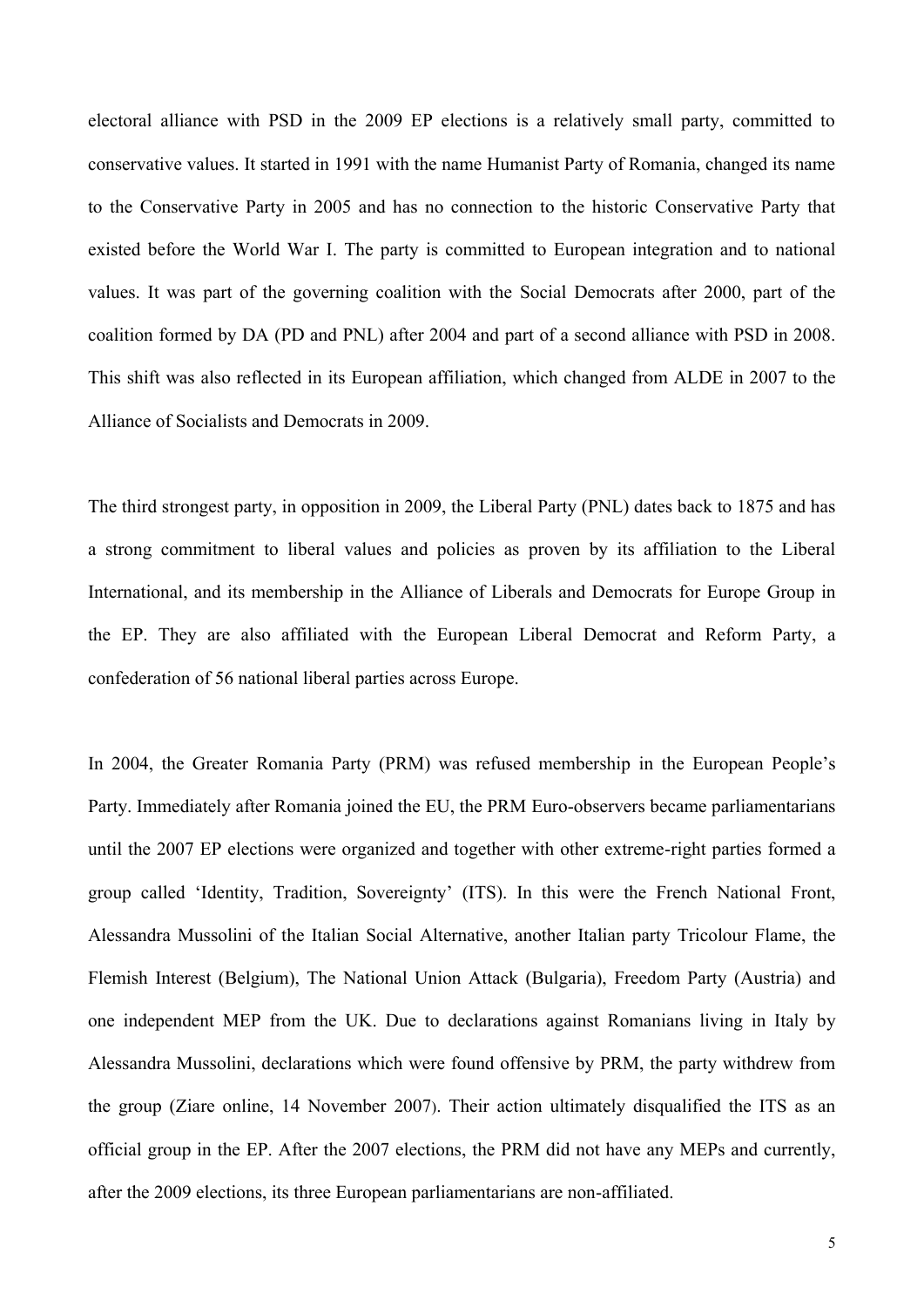#### **5.1. Party Attitudes towards the European Union**

Across EU member-states European Union issues have been amongst those which have caused few internal party conflicts (Borz, 2009b). Likewise in Romania, the level of party programmatic cohesion was slightly affected by issues of European enlargement and integration. According to experts, parties like PRM and PC especially had internal tensions over these subjects. The PRM approached the idea of the EU with caution and manifested opposition. Due to electoral reasons however, their discourse changed into a more positive one, as soon as the EP elections approached. The rest of the Romanian parliamentary parties agreed on the importance of EU membership and of complying with post-accession EU requirements.

Accession to the European Union, integration and enlargement, have not caused the deepest intraparty conflicts. More important issues stressed by parties during the campaigns were related to the state of the economy, to redistribution issues, or to the consolidation of democratic institutions. All these topics were ultimately more likely to cause dissent within parties than EU issues.

#### **6. Public Opinion and the European Union**

Considering how little attention was given to the European elections, Romanians were the most supportive of the EU amongst Europeans, with 66 per cent and 67 per cent of respondents in autumn 2008 (*Eurobarometer* 70, 2009) and spring 2009 (*Eurobarometer* 71.1, 2009), respectively, supporting their country's membership in the EU. When asked to give an opinion and to describe how they perceived the EU, Romanians again were at the top of the EU-27. About 64 per cent of Romanians had a positive image of the EU, compared to an average of only 43 per cent across EU-27 member-states. A similar 63 per cent of Romanians, seven per cent above the EU-27 average,, believed in 2009 that the country benefitted from EU membership. The perception of benefits from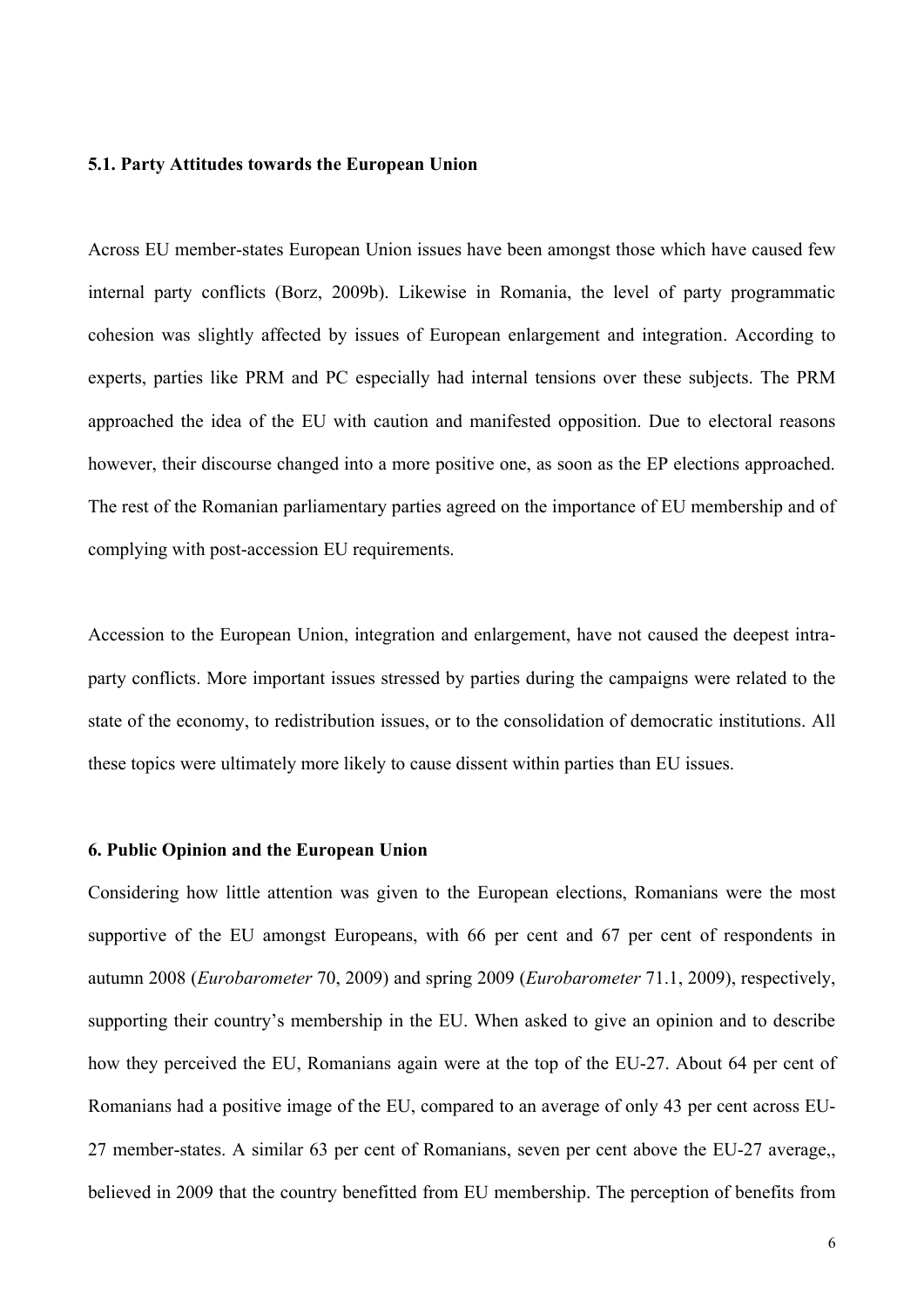membership, high identification with Europe, and a willingness to be part of Europe have been constant attitudes since the collapse of communism. Prior to the 2007 accession, 75 per cent of Romanian respondents declared in 2004 that the country would benefit from joining the EU. Public support for and positive opinions about the EU were not reflected in and did not stem from a high level of knowledge about the EU. Only 11 per cent of Romanians had a high level of knowledge about the EU in 2004, and in 2009, a high 42 per cent of respondents declared that they did not understand how the EU worked. Rather the public's positive endorsement of the EU was the result of the overthrow of communism and of the hope that the EU would become a means of escaping the totalitarian past.

Not only was the vote preference in the EU elections predicted to be influenced by national issues, so was the turnout. Across new member-states and likewise in Romania, national politics related to post-communist legacies and public perceptions of high corruption depressed turnout. Besides these issues, factors such as turnout in the last national election are all more important in influencing turnout than EU-level measures (Rose and Borz, 2010).

A *Eurobarometer* study (no. 70, 2009) carried out in October-November 2008, half a year before the 2009 EP elections, revealed that the major themes likely to influence voters in the European Parliament elections all pertained to national politics. None of the European issues listed were mentioned by more than 20 per cent of respondents. The most important theme likely to influence voters' behaviour in the 2009 EP elections at the time was considered to be economic growth, which was indicated by 64 per cent of Romanian respondents. Pensions followed with 44 per cent, then unemployment at 39 per cent, inflation at 38 per cent, crime at 30 per cent, terrorism at 23 per cent, climate change at 20 per cent and finally immigration at 19 per cent. There was a general consensus that economic matters were the main theme for the EP elections, both in Romania and across EU-27 member-states. *Eurobarometer* respondents across the EU-27 perceived that the main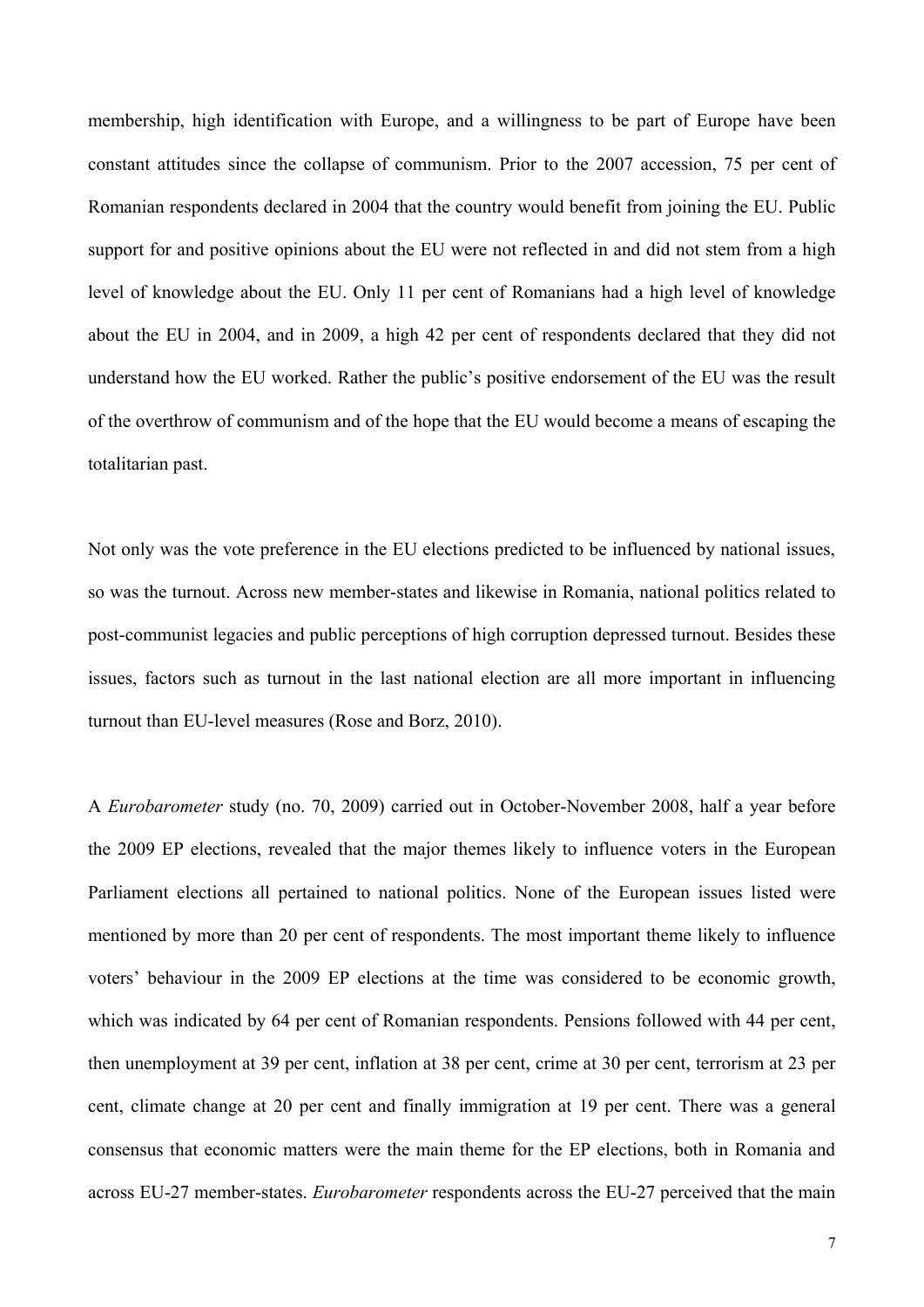themes on which the EP elections would be decided were economic growth, unemployment, and inflation (see Table 30.4).

## **-Table 30.4. JUST ABOUT HERE-**

When asked the same question, 'what are the two most important issues you are facing at the moment?', a few months later, the January–February 2009 *Eurobarometer* (no. 71, 2009) confirmed a general European as well as Romanian interest for economic issues. Compared to the previous survey, economic growth (+1 per cent), inflation (+4 per cent), and unemployment (+9 per cent) were again considered major issues for citizens before the EP 2009 elections in Romania. This upward trend was similarly confirmed across all EU-27 member-states.

#### **7. National and EP Electoral Systems**

The national parliamentary elections are held under a mixed electoral system that was applied for the first time in 2008. Previously, the electoral system used proportional representation under closed lists and for the distribution of seats, the d'Hondt method was used. Single member districts (SMDs) were introduced at the 2008 parliamentary elections to increase the responsibility and accountability of Romanian MPs. The votes are counted twice: once for the candidate in the SMDs and once for the party list in the 43 multi-member regions (see Rose and Munro, 2009, 213). The seats are distributed in three stages: firstly, at the level of SMDs, seats are allocated to candidates who win an absolute majority of votes. Then, at the level of the multi-member region, the rest of the seats are allocated according to the Hare quota and finally, at the national level, any remaining unallocated seats are distributed according to the d'Hondt formula applied to the wasted votes in the multi-member regions.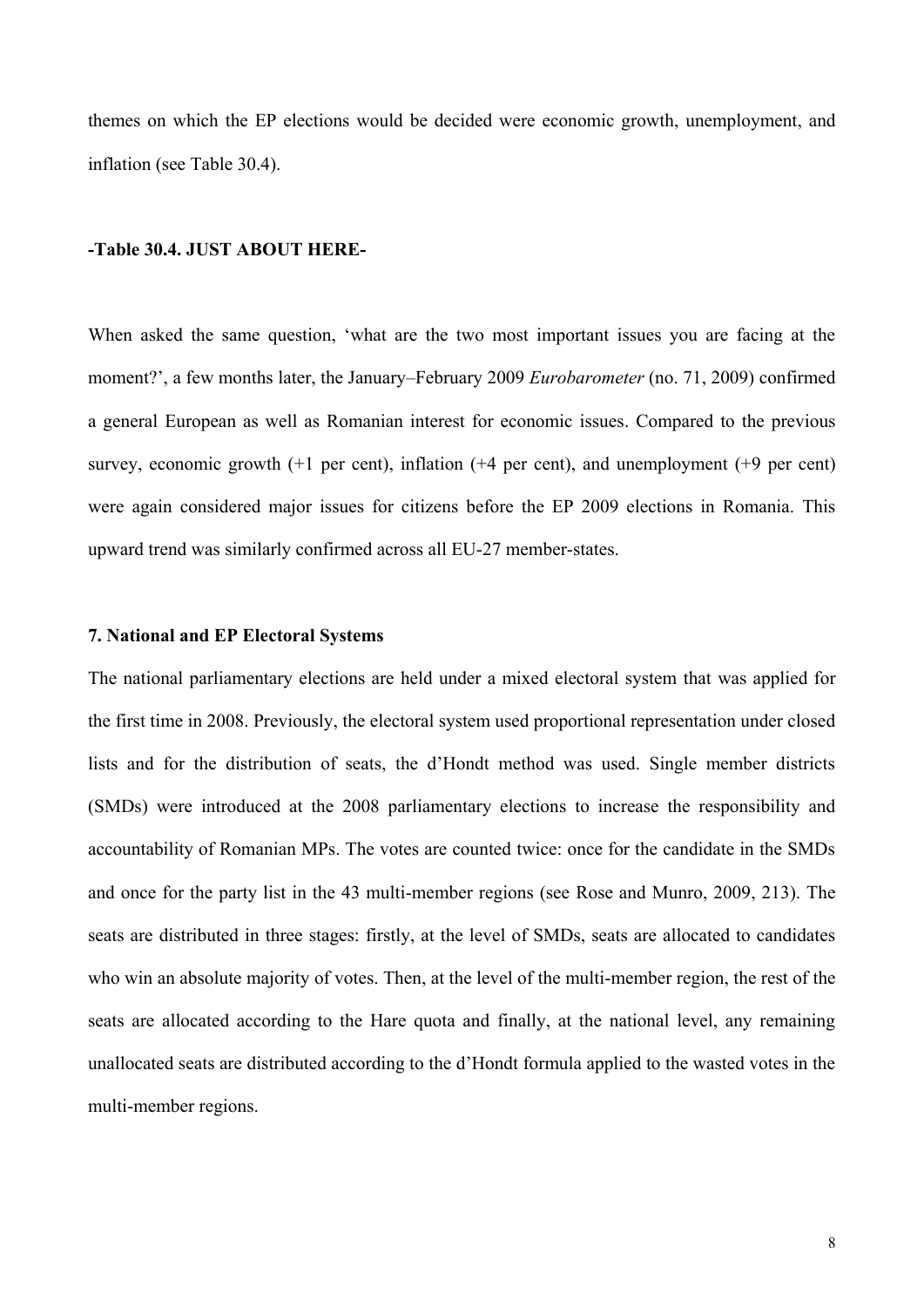For the European elections however, the electoral system at work is proportional representation based on closed party lists. Electoral law no.33/2007 regulating the European elections was adopted by the Romanian Parliament immediately after accession. Party lists and independent candidates have to be supported by 200,000 and 100,000 signatures, respectively. The lists can accommodate a maximum of 43 candidates which will enter the electoral battle for the 33 seats allocated to Romania at the European Parliament (EP) in 2009. The whole country is considered to be one electoral district and the allocation of mandates is done according to the d'Hondt method. As in the case of national elections, the electoral campaign lasts one month with a break of two days before polling day. Opinion polls are also forbidden 48 hours prior to election day. Media access (television, radio, and printed media) is granted proportionally to the number of candidates a party, political alliance, or electoral alliance has on the list. The electoral threshold is five-per-cent out of the total valid votes. An independent candidate can only be elected if he or she polls at least the national electoral coefficient. The latter is calculated by dividing the total valid votes at the national level by the number of Euro mandates (35 in 2007 and 33 in 2009). The right to candidature in elections is given to any Romanian citizen over the age of 23.

## **8. A Glance at EP and National Elections**

A comparison between the two EP elections held so far in Romania and the national elections shows a clear distinction between the two, and low importance attributed to European issues. The electoral campaign for the 2007 EP elections included 13 parties and an independent, Lásló Tökés. Six of the candidate parties did not have an EP group affiliation. Apart from the independent candidate, only five other parties succeeded in securing seats to the European Parliament. The same parties managed to keep their MEPs after the 2009 EP elections (Table 30.5). The Liberal Democratic Party secured 13 seats, the Social Democrat and the Conservative Party together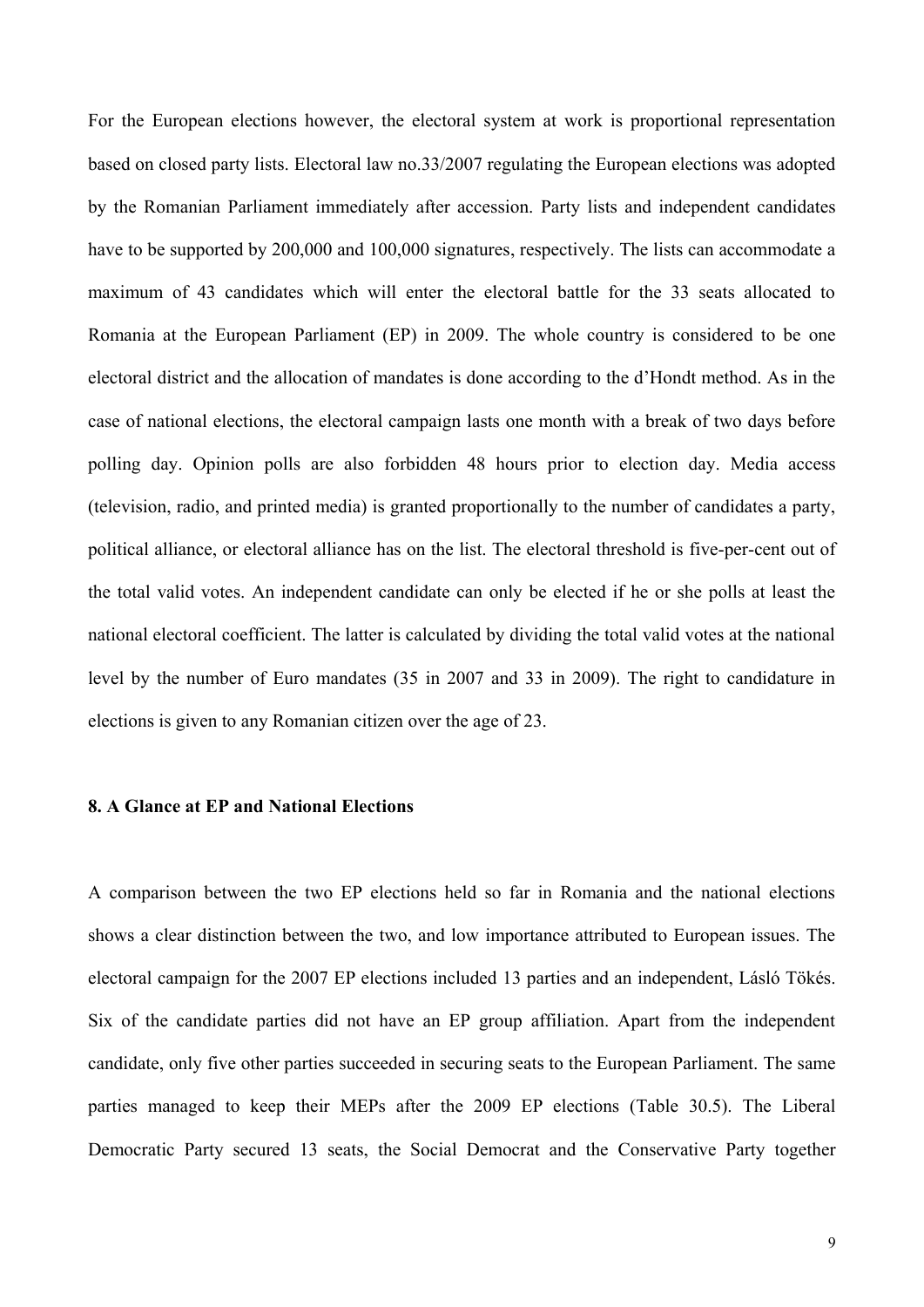obtained ten seats, the National Liberal Party won six seats, and the Hungarian Democratic Union of Romania, two seats.

As shown in Table 30.5, when one compares the electoral success of parties in the European and national elections, in a relatively young and unstable party system, the parties which were successful in both elections were those which had a high level of institutionalization by early 2000. As in the 2009 elections, the focus of the campaign was mainly on national issues. However, some of the election themes revolved around the topic of how and what Romania could add to regional security. Parties also aimed to make electors aware of the fact that MEPs would contribute to decisions that would affect all 27 member-states. They also stressed the importance of mobilizing the electorate to understand the transition from being a candidate to being a member-state of the European Union.

#### **Table 30.5. JUST ABOUT HERE**

Party manifestos in 2007 were not focussed on important issues for Romanian citizens such as the Common Agricultural Policy or commercial policy, but mainly on energy and environmental policies or EU institutional reform. Romanian parties justified the focus on internal issues during the electoral campaign as a strategy used in order to attract voters to the polls. Turnout for the 2007 European elections however was only 29.4 per cent, about 10 percentage points lower than for the 2008 national elections and almost half of the turnout registered in the 2004 national elections.

#### **9. The 2009 European Elections**

## **9.1 Party Lists and Manifestos**

Compared to the 2007 Euro-elections, fewer parties participated in the contest due to the reduction of parliamentary parties and the formation of electoral alliances. The number of candidatures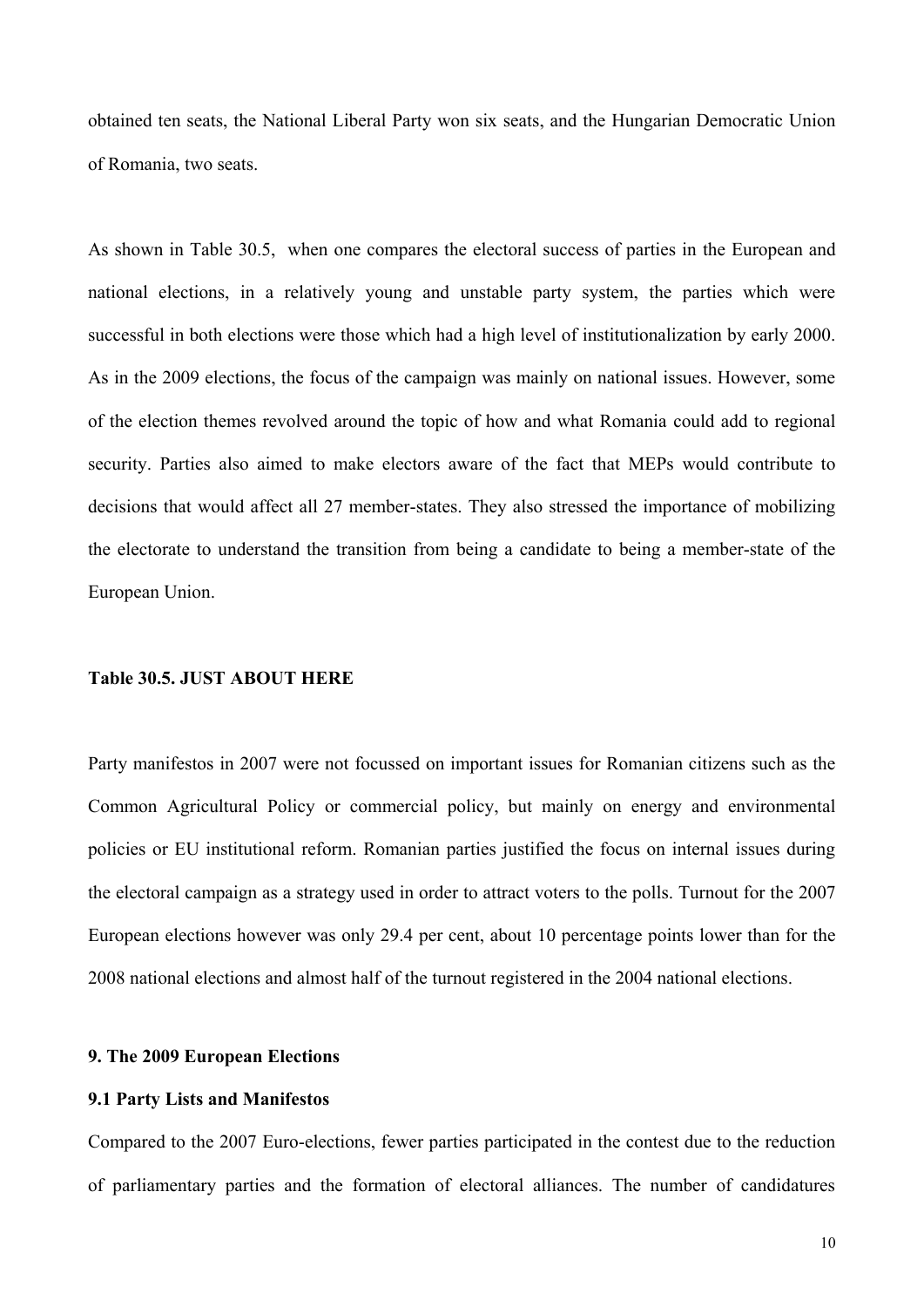decreased in 2009, when only seven parties and two independent candidates participated in the EP electoral campaign starting on the 8 May 2009 The lists proposed by the Green Party and the Ecologist party and the candidature of one independent were rejected by the Romanian Central Electoral Bureau after the signatures associated with the party lists and the independent candidate were verified. Also, two relatively small parties, PIN and PNG, did not run in the European elections in 2009. PNG leader George Becali signed an electoral pact with the PRM and was considered on the list of the Greater Romania Party.

PD-L's programme for the 2009 European elections called for a country without corruption, for solidarity, for joining the Schengen zone, for better status for Romanian workers in the European labour market, for measures to overcome the economic crisis, for an improved agricultural sector, and for helping Moldova with the process of joining the EU. The opposition party, PSD, focussed its discourse during the EP elections campaign on the necessity of increasing pensions, salaries in the public sector, and on European funds to help the agriculture industry and other industrial sectors. The PNL electoral manifesto for the 2009 EP elections was called: 'Liberal Europe works for Romania'. The main objectives highlighted in the document were support for small- and medium-sized businesses, the necessity of subsidies for agriculture, the status of Romanians abroad and the their right to work, politics towards Moldova, and perspectives on European integration. The PRM is the only Romanian party which openly speaks about the negative effects of European integration and which also has an anti-immigrant policy stance. In comparison with the other nonattached parties in the EP they are more pro-welfare state, advocate more strongly the necessity of law and order and the role of religious values in politics, and are against permissive attitudes towards same sex marriages or legalizing soft drugs.

Important European topics such as food security, energy, subventions and structural funds were almost missing from the electoral manifestos. Most of the topics discussed were related to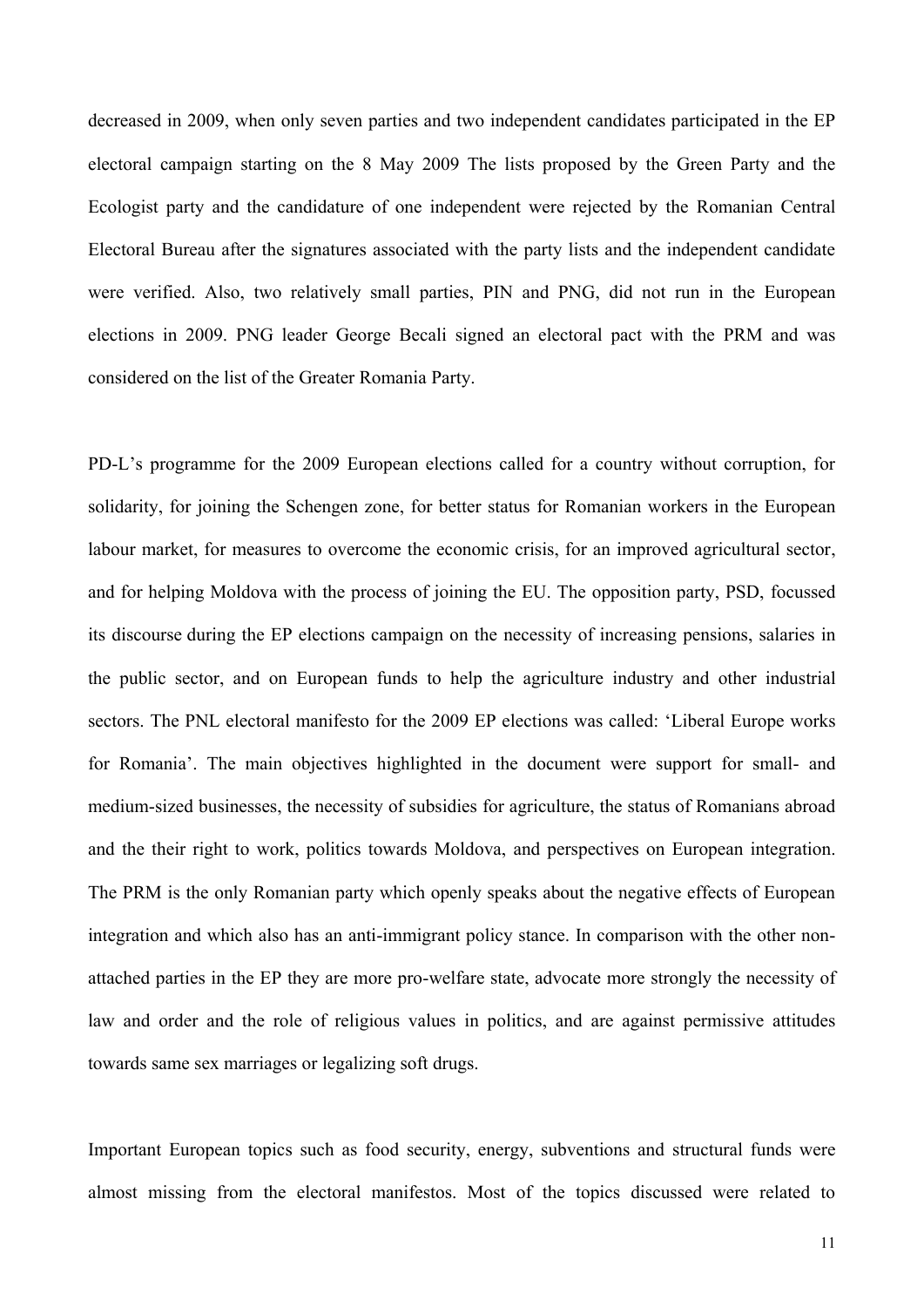unemployment, living standards, salaries and pensions, and housing for young couples. Pensions and increased salaries in the public sector were issues raised by the PSD, all associated with the message 'Choose well'. Starting with a motto 'For better or worse', the PD-L used the idea of family in order to suggest the representation of Romanian families in the big European family at the EP. Its candidates, along with those of the PSD and PNL, promised European funds and a continuing fight against corruption. The UDMR detached themselves from the forthcoming presidential campaign and promoted themselves as the ambassadors of Transylvania in relation to Europe. The Greater Romania Party had an expected and unsurprising anti-corruption and justiceoriented campaign with the motto 'Down with the mafia and up with the country'. After losing their national parliamentary seats in 2008, the party leader, Vadim managed to revitalize the party by bringing in businessman George Becali, the former president of PNG, on their list of Eurocandidates. When compared to other members inside their European party group, in the ALDE group for example, the PNL did not put too much emphasis on green issues, did not oppose immigration, and was about average with its position towards European integration. Whilst PSD MEPs were about average in their S&D group, although slightly less permissive, the PD-L was more pro-immigration than the vast majority of parties forming the EPP group.

#### **9.2 Electoral Campaign**

Although they had a low impact on turnout, efforts to publicize the EP elections came from both the European and the national side. The European Parliament launched a campaign aimed at informing the public and at stimulating their interest in the European elections. The campaign targeted several methods of communication such as television adverts on the national television channel TVR1, one radio advertisement, banners and big advertising posters, multimedia cabins with messages addressed to Romanian voters, webpages, seminars for journalists as well as social networking sites such as Facebook, MySpace, and Flicker. The multimedia cabin was placed in tourist areas in the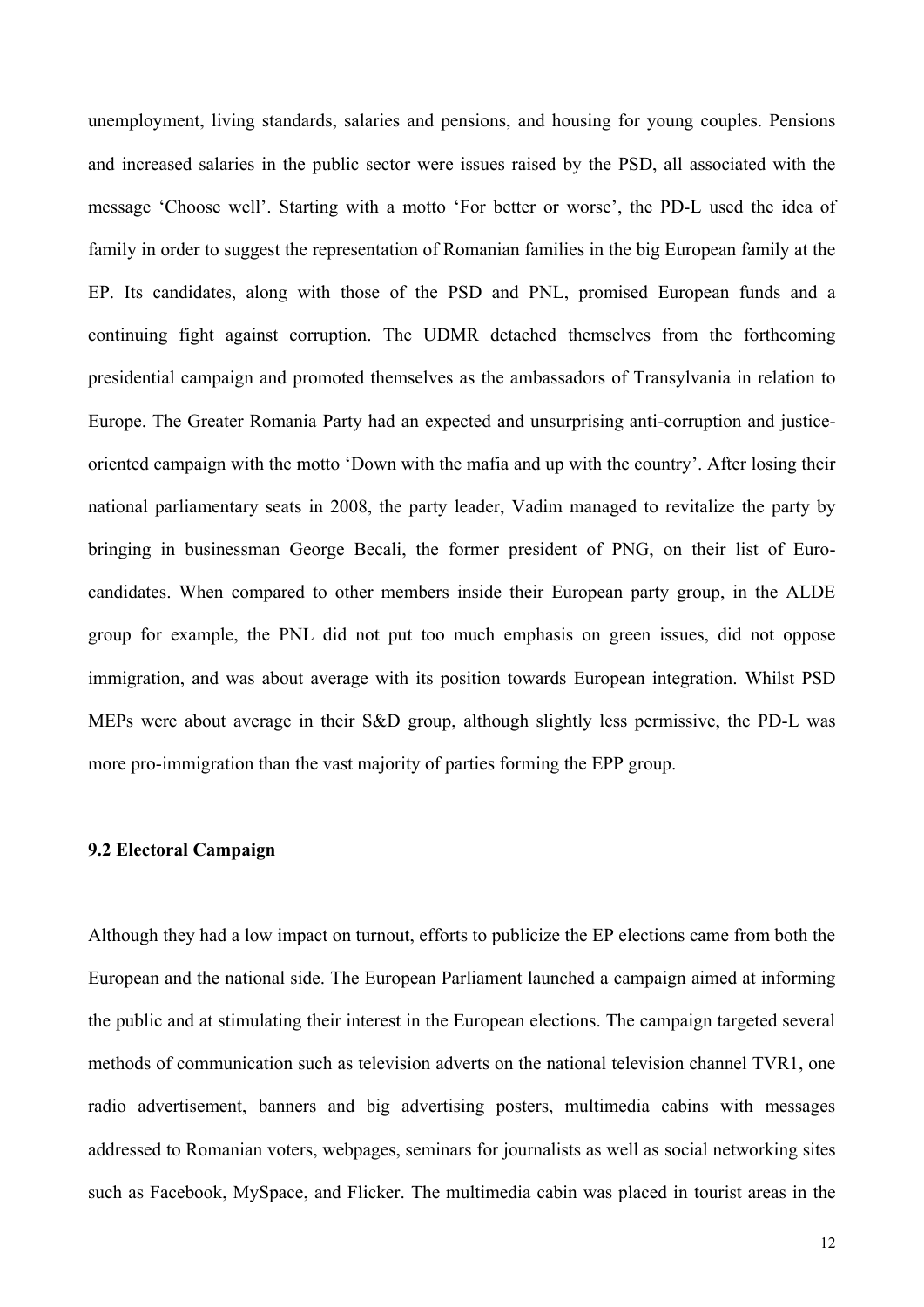capital Bucharest and in Cluj-Napoca. The advertising posters were launched on 1 April 2009 and were active for about one month.

In 2009, the mass media's interest in the electoral campaign was lower. Radio and television debates were organized as designated by law, but several local experts noted that the campaign prepared by the parties was not as aggressive as in previous national elections. Non-governmental organizations organized a common front under the name Coalition for a Clean Parliament– European Elections (CPC-AE) and monitored 100 candidates for the EP. At the end of the process, the coalition made public a list of 11 names, two representatives of PSD, PNL, PD, three candidates of PRM, one candidate of PNG and UDMR, who, according to them, did not fulfil the integrity criteria for becoming an MEP.

In order to mobilize citizens, the Romanian government also publicized the elections for one week at the end of the electoral campaign. Civil society was involved in monitoring the electoral campaign in various ways. The foundation Civil Society for Moral Reform made public a black list of candidates for the European Parliament. The list included 17 names of people who, according to the foundation, could not ethically and morally represent the interests of Romanians and of the European Parliament. *Academia Caţavencu*, a well-known satirical magazine, also made public a list of names drawn from amongst the Euro candidates which the publication did not believe should represent Romania in the EP. Besides these actions, the non-governmental association Pro Democracy ran a project in partnership with the Ministry of Education which involved 45 high schools to inform and stimulate the pupils to participate in the June EP elections.

Romanian parties promoted their candidates to the European Parliament more than their party programmes on European issues. Their campaigning included banners, posters, calendars, hats, tshirts, lighters, and balloons with the name of the candidate or of the party and less specific EU-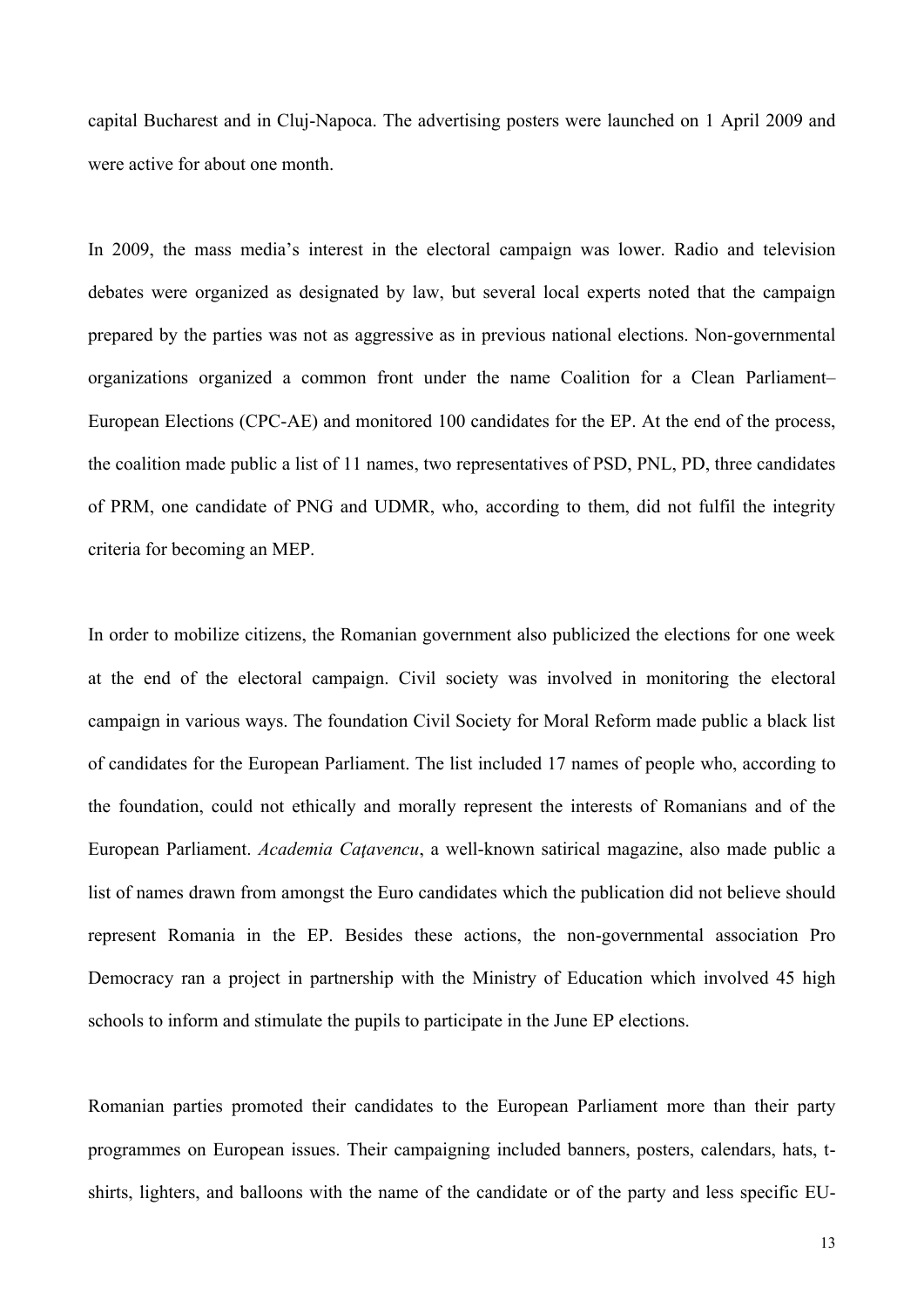related slogans. The electoral campaigning included some social issues not necessarily related to the specifics of the EP elections. The European dimension of the elections and in particular their impact on the political future of Romania were almost absent from the video messages of the Romanian candidates. As noted by the Romanian press, parties used the same populist messages (*România Liberă*, 27 May 2009) in the EP campaign as in the national election campaign. Their main messages related to employment, salaries, increase of child benefits, modernisation of transport, and housing for young couples. The campaign was a bit disconnected from the reality of the economic crisis and did not emphasize what role Romanian representatives should play in the EP. Most of the candidates did not explain in detail why they wanted to go to Brussels or what kind of projects they planned to develop once arrived in the European legislative arena. The media also affirmed the use of the June 2009 campaign for the European elections as a rehearsal for the November 2009 presidential elections (*România Liberă*, 11 May 2009). Most parties took the opportunity to announce their candidates for the presidential election and to communicate their message against the incumbent President Băsescu.

## **9.3. Electoral Results**

A lower number of electoral competitors in 2009 had positive effects on electoral proportionality. The number of wasted votes, cast for parties with no seats, was substantially reduced from 2007 to 2009. The difference between the percentage of votes received (see tables 30.6 and 30.7) and the percentage of seats that parties gained, as calculated by the disproportionality index, was reduced from 7.6 in 2007 to 1.9 in 2009 (Radu, 2009). Higher proportionality in 2009 means that the votes cast for party lists or independent candidates situated below the electoral threshold were much lower than in 2007.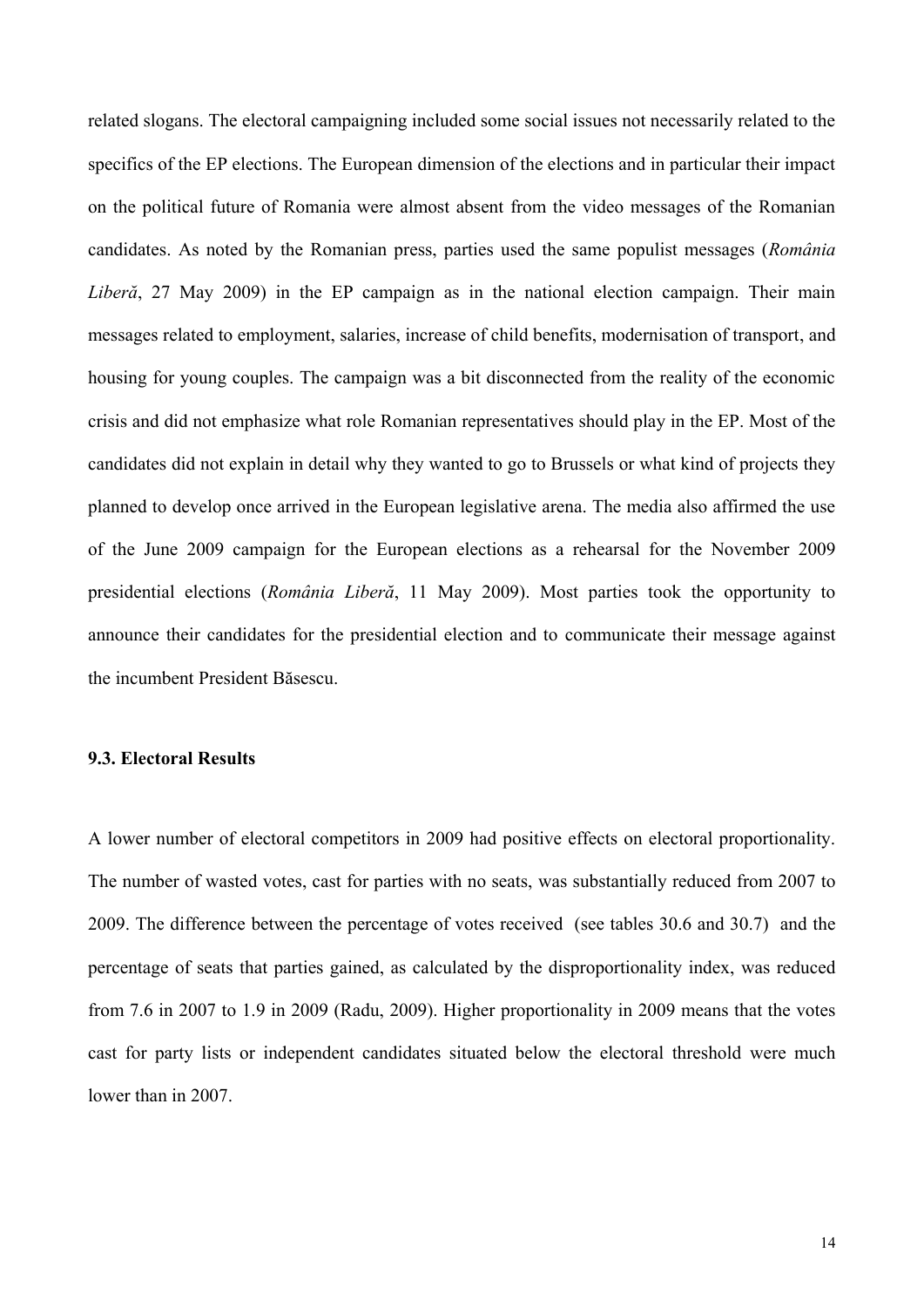Table 30. 6 illustrates the results of the European elections in 2007 and 2009. Compared to 2007, in 2009 the Social Democrats who were in opposition gained slightly more popularity, but they obtained about the same percentage of the vote as the Democratic Liberals. Whilst in 2007, the incumbent PD had 13 MEPs, and the PSD had only ten, in 2009 their fortunes balanced and the PSD received 11 EP seats, compared to ten obtained by the PD-L. The seats won by the Liberal Party had been reduced by one, from six in 2007 to five in 2009. The Hungarian minority party gained three seats in 2009, one more as compared to 2007.

#### **-Table 30.6. JUST ABOUT HERE-**

## **-Table 30.7. JUST ABOUT HERE-**

Towards the party group configuration in the EP in 2007, Romania contributed 18 MEPs to the PPE-ED group, ten to the PSE group; six to the ALDE group and one MEP to the Greens/ALE group. This distribution was relatively the same in 2009. The only groups which received fewer MEPs were the EPP and the S&D (14 EPP, 11 S&D, five ALDE, three NA). In 2009, however, due to the mandates won by the Greater Romania Party, three of the newly-elected MEPs from PRM did not join any political group and remained non-affiliated.

Compared to the November 2008 national elections, the most important parties retained their supremacy in the 2009 EP elections. In the 2008 national elections, the Democratic Liberal Party (PD-L) won the most seats in both chambers, and was closely followed by the Social Democratic Party (PSD), which contested the elections in an alliance with the smaller Conservative Party (PC). The National Liberal Party in alliance with the Christian Democratic National Peasant's Party (PNŢCD), came third (see Tables 30.5 and 30.6.). The Greater Romania Party had somewhat different electoral fortunes. The party came third in the 2004 national election, following the major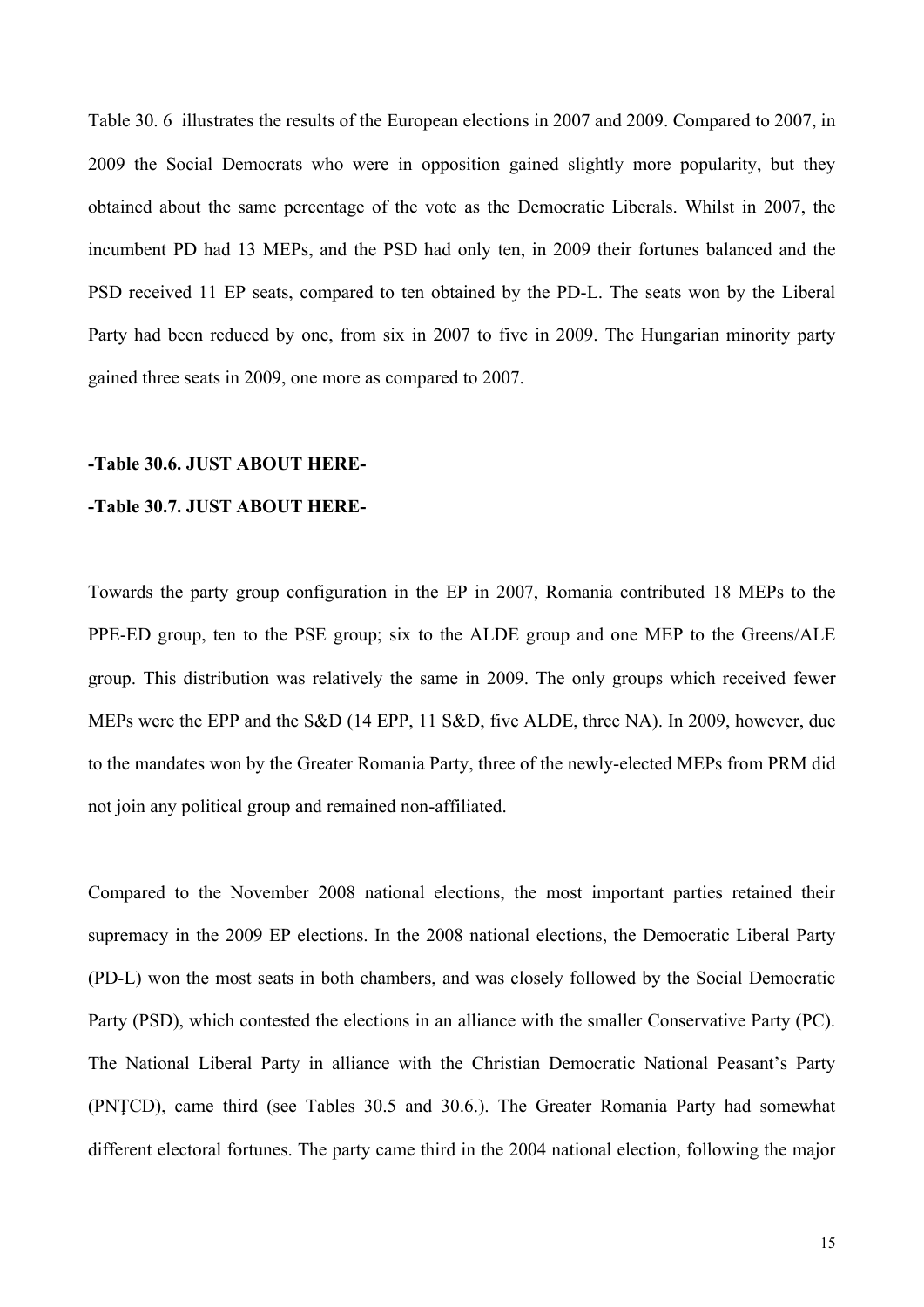coalitions PSD-PC and PNL-PD. In the following 2008 national elections the party lost all seats won in 2004 and experienced a slight upward trend in the 2009 EP elections.

Romanian MEPs range from high-profile career politicians who previously had party, governmental, or parliamentary positions to young politicians who can use the EP mandate to enhance their national political career, and a few amateur politicians as well, who previously had little or no experience of high-profile elected public positions. With an average age of 46, the vast majority of Romanian MEPs have previously held a party position. Some of them have been involved in politics since 1990 or earlier and some held ministerial positions in previous governments. Professionally, the predominant vocation is economist, followed by engineer or lawyer (see Table 30.8).

#### **-Table 30.7. JUST ABOUT HERE-**

Although the total number of MEPs has decreased from 35 to 33, the gender gap has been reduced. The number of women MEPs has increased by five per cent, from 34 per cent in 2007, to 39 per cent in 2009. Compared to an average age of 43 in 2007, an increase of three years is found in 2009, mainly because of MEPs' mandate renewal. Whilst in 2007 the eldest MEP was 64 and the youngest 27, in 2009 both the maximum and minimum age went up by three years. Regarding their tenure, almost two-thirds of current MEPs are in their second mandate and some of them were also observers to the EP before 2007. This continuity is mainly due to a centralized procedure of candidate selection and to their positioning on the party lists. In order to increase their chances of being re-elected, in 2009 parties placed highly on their lists those candidates who already had experience with the EP (Central Electoral Bureau website, 2010). Three UDMR candidates had already been MEPs in 2007 and they occupied the first three positions on the party list. Of the PNL's candidates, four already had been MEPs in 2007 and were placed in between the second and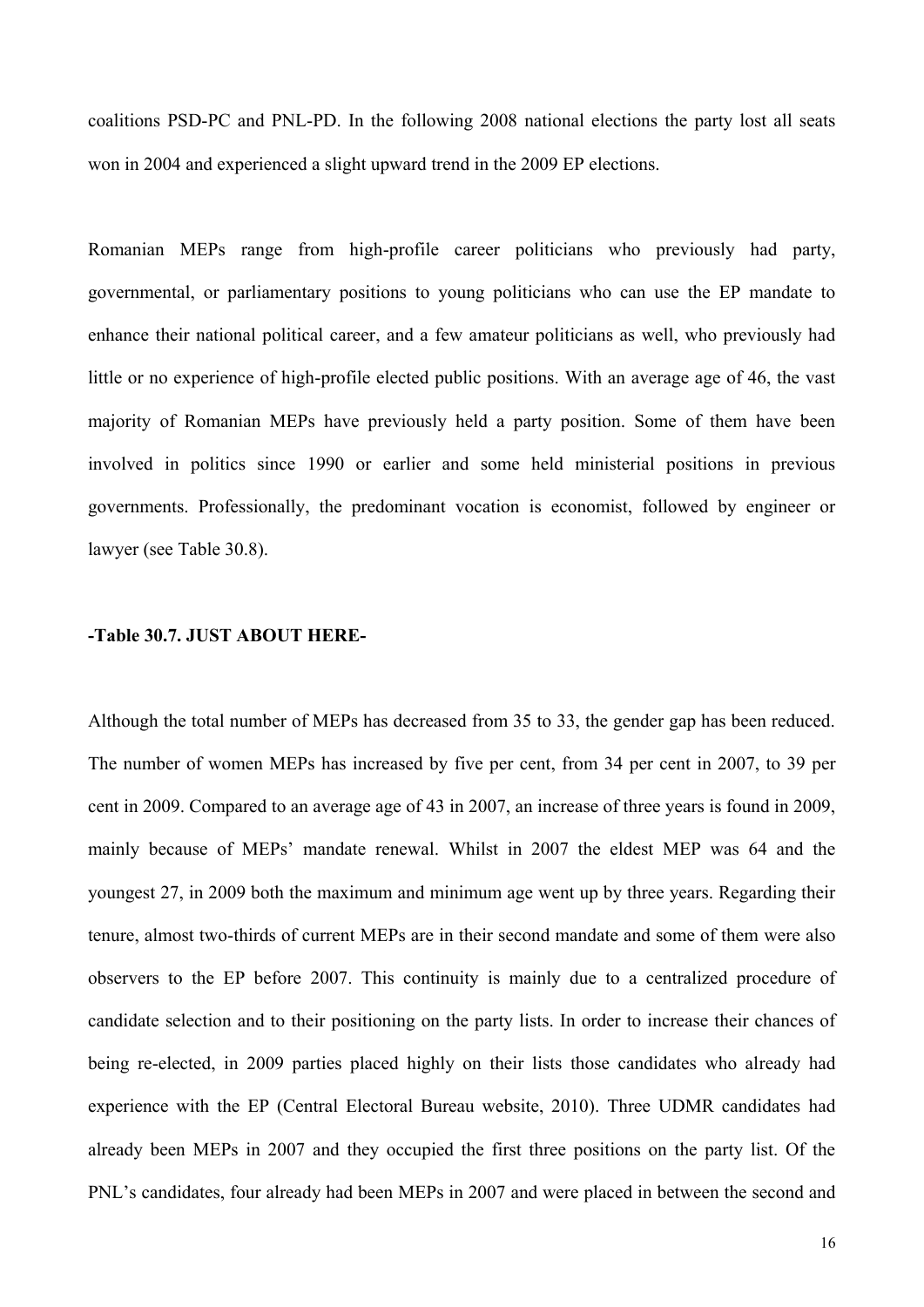fifth places on the list. Likewise, eight of the PDL candidates had already represented Romania in the EP from 2007-2009. They were placed in between the first and fourteenth places on the party list. The electoral alliance PSD+PC had 43 candidates on their list like all the other parties, out of which nine, former MEPs in 2007, have been placed in between the first and sixteenth position on the list.

The MEPs' committee memberships are mostly assigned according to their professions. In terms of allocation of committee chairs, Romania was given five vice-chair positions in the Committees on Transport and Tourism, Development, the Subcommittee on Security and Defence, the Delegation for relations with the countries of the Andean Community, the Committee on Economic and Monetary Affairs, and the Committee on Transport and Tourism. The chair position was given for the delegation to the EU-Moldova Parliamentary Cooperation Committee.

#### **9.4 Campaign Finance**

Total spending involved in the 2009 EP campaign was around  $\epsilon$ 3.1 million (13,184,407 lei) out of which 46.1 per cent were donations. Total party spending declared in the 2009 EP elections ( $\epsilon$ 5 million**,** 21,121,893 lei) was close to the 2007 figures and much lower compared to the resources invested in the 2008 national election campaign. Low EP campaign spending was visible on the electoral posters. The graphic concepts characterizing the 2008 national elections were slightly modified and used again in the 2009 Euro elections. In the electoral campaign for the 2007 EP elections only five parties (Greater Romania Party, Green Party, Socialist Alliance, National Christian Democrat Party, and National Alliance Party) out of 13 limited their spending and ended the campaign within budget, but none of these parties managed to get an EP seat. Total campaign spending in the 2008 national election however, involved almost four times more resources when compared to the 2007 EP election. The different importance attributed to elections was reflected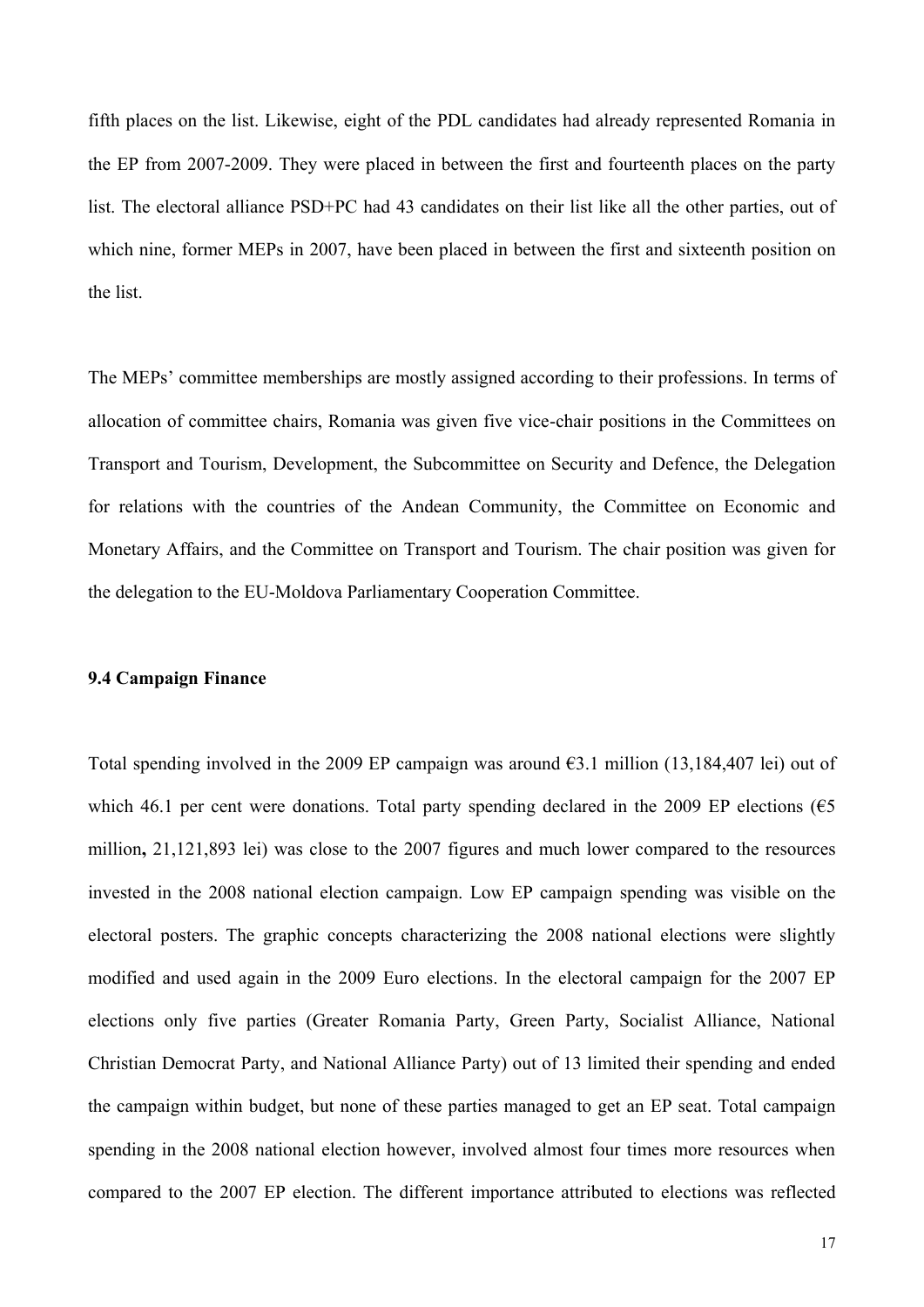proportionally in the level of donations received. Total campaign financing for 2007 was around  $\epsilon$ 5.5 million (22,908,144 lei) whilst total party revenue for the campaign was  $\epsilon$  3.4 million (14,178,388 lei). The difference (38.2 per cent) was attributed to donations. By comparison, according to the report of the Romanian permanent electoral authority total campaign spending for the national parliamentary elections in 2008 was about the equivalent of  $\epsilon$ 17 million (70,371,819) lei) out of which 45 per cent came from the parties' budgets and 55 per cent came from donations.

#### **10. Theoretical Interpretation of Euro-elections**

#### **10.1 Second-Order Election Theory**

The 'Second-Order Election' (SOE) model (Reif and Schmitt 1980) implies that national opposition parties tend to be successful in elections to the EP because of protest votes. Citizens believe that there is little at stake because they do not determine the composition of the government as per the first-order national election level. Another implication is that EP second-order elections will have low turnout. When testing the model, Koepke and Ringe (2006) found that in CEE, government parties do not lose systematically in second-order elections and that citizens do not really express a protest vote. A party's relationship with the collapse of communism together with the economic situation can affect its vote share. Parties that evolved from the communist era are more successful when the economy suffers and parties that evolved from anti-communist movements are more successful when the economy is doing well (Tucker, 2006). After only two electoral contests organized so far, from the point of view of low turnout, EP elections can be considered secondorder elections in Romania. However, not all the implications of SOE theory apply to the Romanian case. As it will be outlined in this section, second-order elections status does not equally imply large losses for government parties. They did not suffer a great decline in electoral support when compared to smaller parties or even in comparison to the previous first-order election.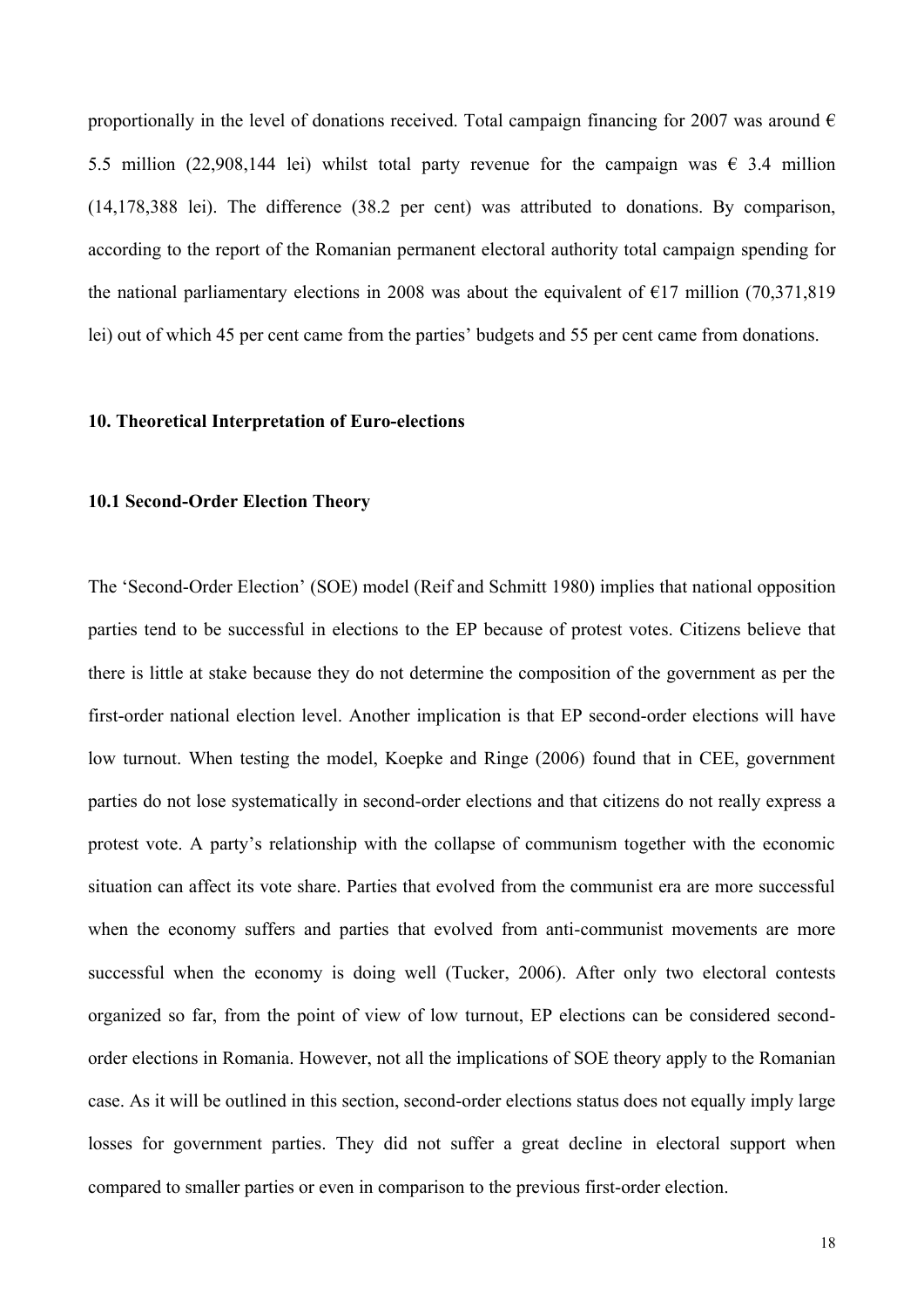In a context so supportive of the EU, Romanian turnout in the European elections was quite low. As Table 30.6 shows, only 29.5 per cent of Romanians turned out to vote in 2007 and even fewer, 27.7 per cent in 2009. Romanian participation in the Euro-elections was well below 45.4 and 43 per cent, which were the European mean in 2007 and 2009, respectively. Low participation in Euro-elections went hand in hand with the low interest shown in these elections. *Eurobarometer* figures from autumn 2008 show that only 19 per cent of Romanians knew that the next EP elections would take place in 2009. A majority of 53 per cent, however, declared themselves interested in these elections. In January-February 2009, the percentage of Romanians who knew about the 2009 EP elections rose to 30 per cent, and so did their interest, to 56 per cent. The intention not to vote in elections was underreported, seven per cent in autumn 2008 and of eight per cent in January-February 2009. The percentage of those who definitely intended to vote was 20 per cent in autumn 2008 and 26 per cent in January-February 2009, figures that were very close to the actual turnout.

From 1990 until 2004, turnout in national parliamentary elections registered a progressive decline of about ten per cent with each national election. If in 1990 national turnout was 86.2 per cent, by 2004 it went down to only 58.5 per cent. There is an obvious gap between Euro-elections and national elections, which confirms the supremacy of first-order elections. Compared to the latest national elections, turnout in the first European elections was almost 30 per cent lower. Political parties gave higher priority to national elections and did not make similar efforts to mobilize the electorate for their EP candidates. Participation in the national elections organized before and after the Euro-election was higher with ten per cent in 2008 parliamentary elections and with almost 20 per cent in the second tour of the presidential elections. The latter were organized only six months after the European elections. Participation in the presidential elections of November 2009 was 56.9 per cent.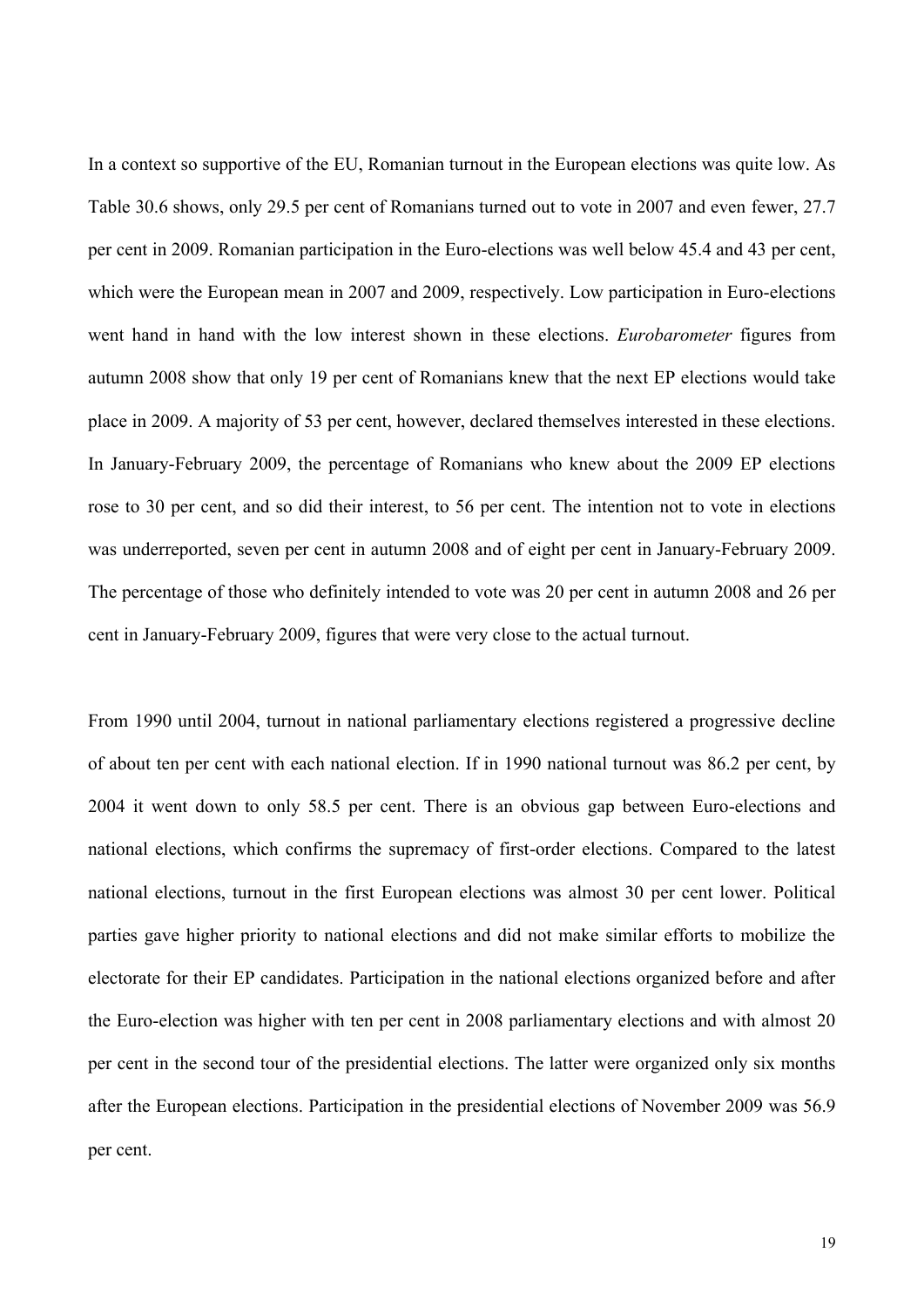When one compares the 2009 Euro-elections to the 2008 national election results, the governing parties (PD-L and UDMR) did not lose votes to the opposition parties and the PD-L vote share was almost identical with that of PSD-PC. The independent candidate Elena Băsescu (daughter of President Traian Băsescu) re-joined the PD-L after the election, which established equality between the EP mandates won by the Social Democrats and the Democratic Liberals. Lower turnout in European elections did not necessarily affect the supporters of parties in government more as opposed to those in opposition. The vast majority of those who voted for the opposition or the incumbent parties in the 2008 national elections, also voted in the 2009 European elections. Out of the PSD voters in 2008, 70 per cent of them voted in the EP elections as well, against 30 per cent who did not vote. Similar participation was registered from amongst the PD-L voters, 66 per cent of them participated in the EP elections against 34 per cent who did not; and from the PNL voters as well, 71 per cent against 29 per cent. The most mobilized and constant voters are those of the UDMR; 78 per cent of its voters in the national elections also voted in the European elections.

Large parties did not lose a large percentage of votes to smaller parties. The Hungarian minority party maintained a constant vote share across all the national and European elections. Because of the high mobilization of the Hungarian minority and given the low turnout of the Romanian population, compared to the 2008 national elections the UDMR increased their vote share by two per cent. There is no strong Green Party on the Romanian political landscape. The vote share of other small parties such as the Green Party at the 2007 European elections was very low, below one per cent, and they did not participate in the 2009 elections. The far right, Greater Romania Party, did not gain national parliamentary representation in 2008 but won three MEPs seats in the 2009 EP elections.

The results and the turnout did not appear to be influenced by electoral timing. Whilst the 2007 EP elections came towards the end of the election cycle (with 2008 parliamentary elections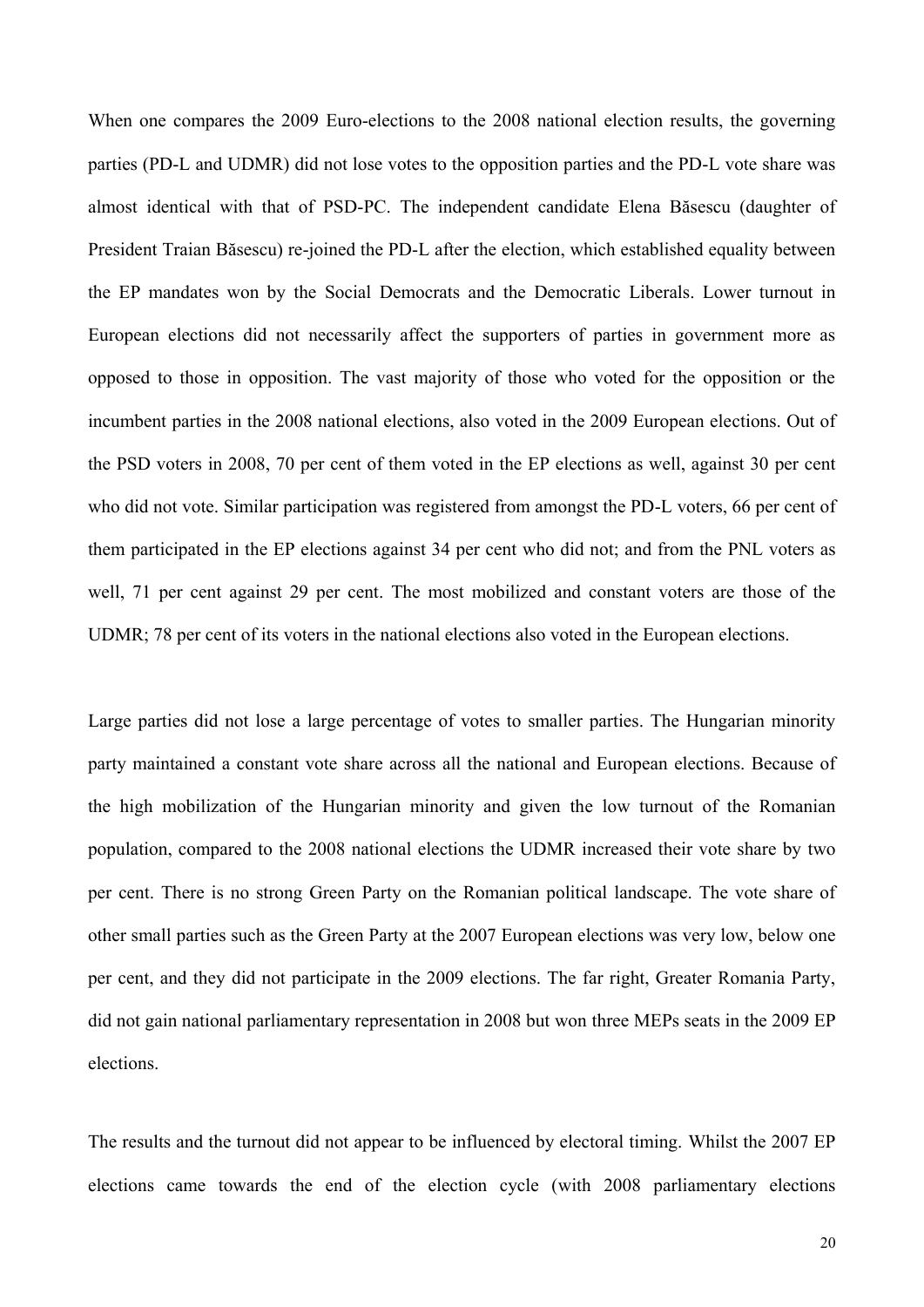approaching), the 2009 EP elections took place at the beginning of the electoral cycle (with next parliamentary elections held at the end of 2012) and the turnout in both elections was very similar (29.5 per cent and 27.7 per cent in 2007 and 2009 respectively).

#### **10.2 Europe Salience Theory**

The complementary 'Europe Salience' theory does not find support for the majority of its predictions in the Romanian case. The theory posits that Europe matters in European elections through party policy positioning, low turnout should go hand-in hand with declining support for European integration, and as a consequence extreme parties should do better in European elections than in national elections (Hix and Marsh, 2007). In the case of the 2007 and 2009 EP elections in Romania, low turnout did not go hand in hand with low support for European integration. A large majority of Romanians who did not vote in the Euro-elections still thought that EU membership was a good thing.

The far-right Greater Romania Party won three seats in the European Parliament in the 2009 Euro elections. The party opposed the country's accession to the EU in the 1990s, then changed its discourse due to electoral reasons, and in 2009 went back to an anti-EU integration stance (Borz and Rose, 2010, 1). Two-thirds of its party's voters were however pro-integration, suggesting that the party's position on the EU was not decisive when they cast their vote. There was no strong Green Party on the Romanian political landscape. The vote share of the Green Party in the 2007 European elections was very low, below one per cent and their lists were not accepted in the 2009 elections due to a lack of sufficient signatures.

Another indication of the lack of focus on EU policy issues and the EU elections was their overlap with other important national political issues. In 2007, the EU elections were postponed until November and overlapped with the referendum for the uninominal vote. The second European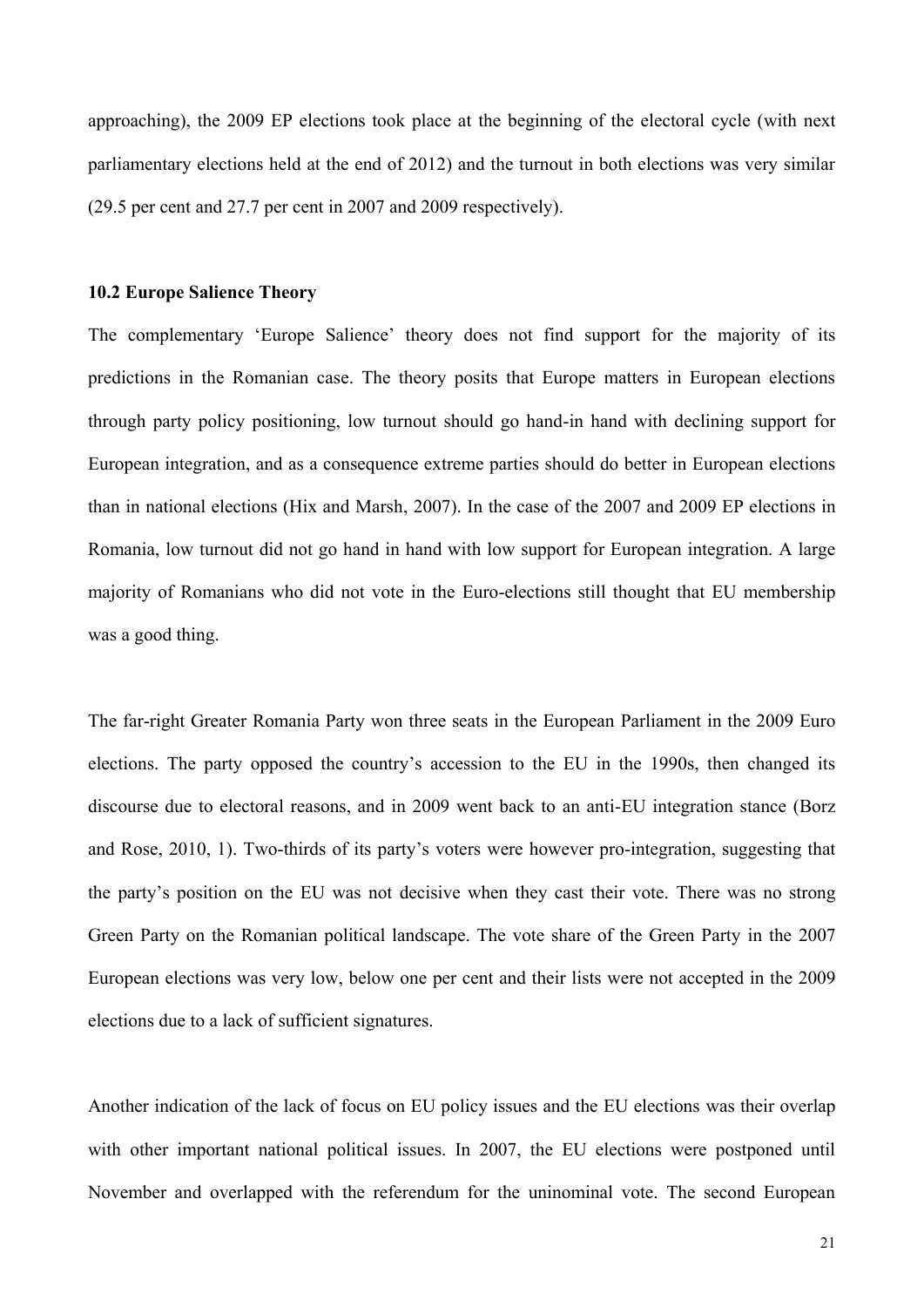ballot in June 2009 was coloured by messages about the forthcoming presidential contest organized later in November that year. In 2009 the media and national parties used the EP electoral contest to signal the approach of the presidential elections, especially given the fragile relations between the incumbent Romanian President Traian Băsescu and Parliament. During his 2004-2009 mandate, a referendum was held in May 2007 after a joint session of the legislature voted to suspend the president from office on account of unconstitutional conduct. Almost 75 per cent of voters backed Băsescu and he was formally reinstated as a president on 23 May (Borz, 2009a, 480). The move against the president was caused by his active role in politics, especially his strong stance against corruption. This created political tensions especially in the context of a lack of a majority to back him in the national Parliament.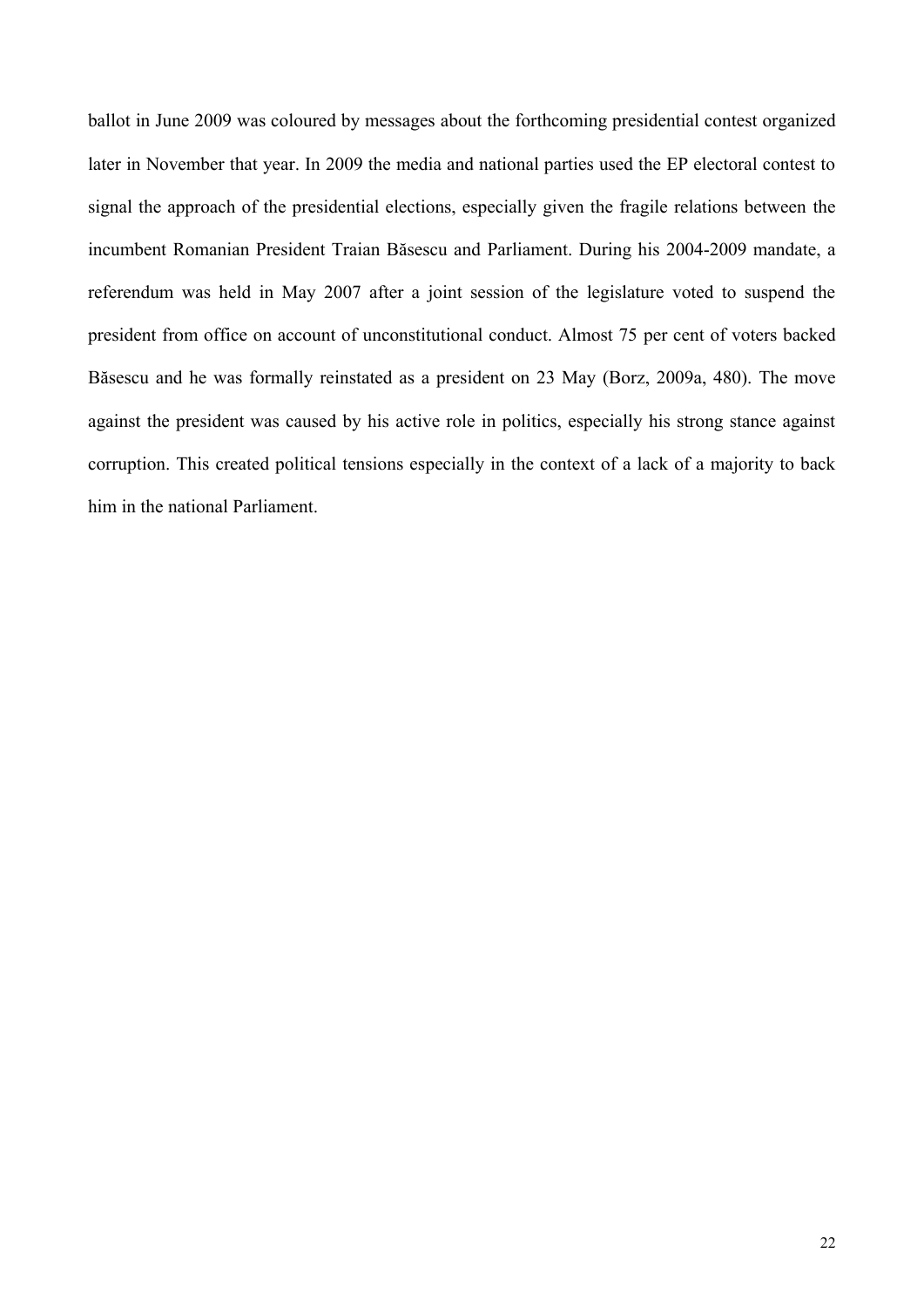# **CHAPTER 30**

# **Table 30.4. Turnout in National Elections in Romania: 2004-2012**

|                      | 2004       | 2008       | 2012       |
|----------------------|------------|------------|------------|
|                      |            |            |            |
| <b>Electorate</b>    |            |            |            |
|                      | 18,449,344 | 18,464,274 | 18,423,066 |
| <b>Valid votes</b>   |            |            |            |
|                      | 10,188,106 | 6,886,794  | 7,409,626  |
| <b>Invalid votes</b> |            |            |            |
|                      | 599,641    | 350,133    | 283,653    |
| <b>Total votes</b>   |            |            |            |
|                      | 10,787,747 | 7,236,927  | 7,693,279  |
| Turnout %            |            |            |            |
|                      | 58.5       | 39.2       | 41.76      |

**Source**: Central Electoral Bureau archive (www.bec.ro); Permanent Electoral Authority archive http://www.roaep.ro/ro/section.php?id=85&l2=88;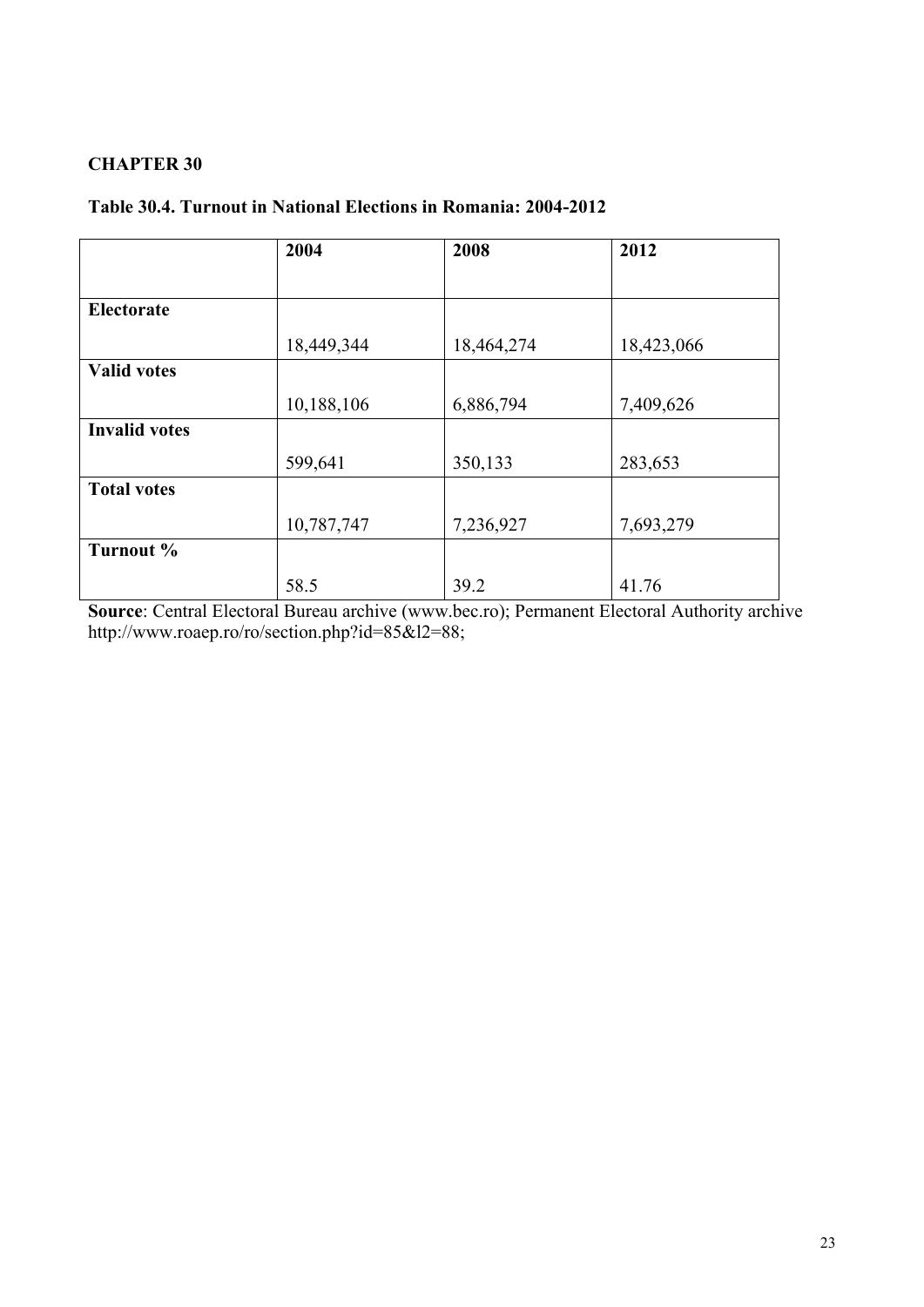Table 30.5 EP Election Results in Romania: 2007

|                | 2007                  |                  |                   |  |
|----------------|-----------------------|------------------|-------------------|--|
| <b>Parties</b> | <b>Share of votes</b> | No of MEPs       | <b>PG</b>         |  |
| PD             | 28.8                  | 13               | PPE-ED            |  |
| <b>PSD</b>     | 23.1                  | 10               | <b>PSE</b>        |  |
| <b>PNL</b>     | 13.4                  | 6                | <b>ALDE</b>       |  |
| <b>PLD</b>     | 7.8                   | 3                | PPE-ED            |  |
| <b>UDMR</b>    | 5.5                   | $\overline{2}$   | PPE-ED            |  |
| <b>PNG</b>     | 4.8                   | $\boldsymbol{0}$ |                   |  |
| <b>PRM</b>     | 4.2                   | $\boldsymbol{0}$ |                   |  |
| Tökes L.*      | 3.4                   | $\mathbf{1}$     | <b>GREENS/ALE</b> |  |
| PC             | 2.9                   | $\boldsymbol{0}$ |                   |  |
| PIN            | 2.4                   | $\boldsymbol{0}$ |                   |  |
| <b>PNȚCD</b>   | 1.4                   | $\boldsymbol{0}$ |                   |  |
| Others         | 2.2                   | $\boldsymbol{0}$ |                   |  |
| Total          | 100                   | 35               |                   |  |
| Turnout        | 29.5                  |                  |                   |  |

**Source**: Central Electoral Bureau , Romanian Permanent Electoral Authority, accessed 2 June 2010;

http://www.roaep.ro/bec\_eu\_07/wp-content/uploads/2013/10/reultate\_finale\_pe.pdf

Notes:

\* independent candidate;

Others in 2007 include: Pro-Europe Roma Party (Partida Romilor Pro-Europa) 1.14%; Socialist Alliance Party (Partidul Alianţa Socialistă) (0.55%), Green Party (Partidul Verde) 0.33%;